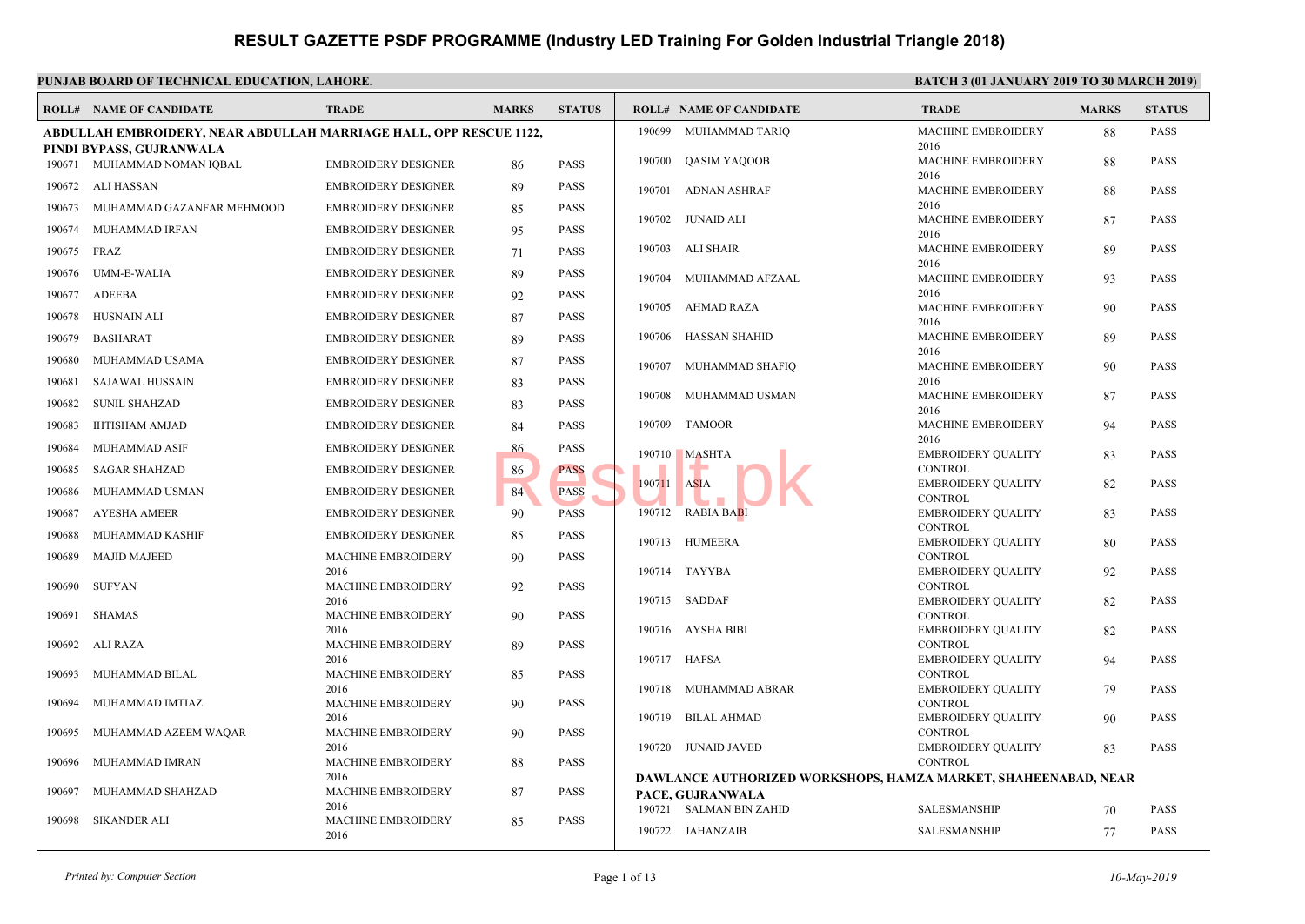|        | PUNJAB BOARD OF TECHNICAL EDUCATION, LAHORE.                     |                                              |              |               |        |                                                              | <b>BATC</b>                     |
|--------|------------------------------------------------------------------|----------------------------------------------|--------------|---------------|--------|--------------------------------------------------------------|---------------------------------|
|        | <b>ROLL# NAME OF CANDIDATE</b>                                   | <b>TRADE</b>                                 | <b>MARKS</b> | <b>STATUS</b> |        | <b>ROLL# NAME OF CANDIDATE</b>                               | <b>TRAD</b>                     |
| 190723 | HARRAM SHAHZAD                                                   | SALESMANSHIP                                 | 71           | <b>PASS</b>   |        | 190747 MEHAR-UN-NISA                                         | <b>GROO</b>                     |
| 190724 | ABDUL REHMAN                                                     | SALESMANSHIP                                 | 64           | <b>PASS</b>   | 190748 | HIFZA SHAHID                                                 | <b>ARTIS</b><br>GROO!           |
| 190725 | <b>SHOAIB RAZZAQ</b>                                             | SALESMANSHIP                                 | 84           | <b>PASS</b>   |        |                                                              | <b>ARTIS</b>                    |
| 190726 | <b>UMAIR SAEED</b>                                               | SALESMANSHIP                                 | 76           | <b>PASS</b>   |        | 190749 ANGEL                                                 | GROO!                           |
| 190727 | KHURRAM SHEHZAD                                                  | SALESMANSHIP                                 | 79           | <b>PASS</b>   |        | 190750 SIDRA                                                 | <b>ARTIS</b><br>GROO            |
| 190728 | MUHAMMAD QAISER                                                  | SALESMANSHIP                                 | 81           | <b>PASS</b>   |        |                                                              | <b>ARTIS</b>                    |
| 190729 | MUHAMMAD ADEEL                                                   | SALESMANSHIP                                 | 76           | <b>PASS</b>   |        | 190751 MAHWISH NAVEED                                        | GROO<br><b>ARTIS</b>            |
|        | JUGNU BEAUTY SALOON, HOUSE # 1, BEHIND ANWAR RAFIQUE HOSPITAL    |                                              |              |               |        | 190752 SABA SAFYAN                                           | GROO!                           |
|        | (FAISAL HOSPITAL)STREET 1 OPPOSITE PSO PUMP, NEAR JINNAH STADIUM |                                              |              |               | 190753 |                                                              | <b>ARTIS</b>                    |
|        | SATELLITE TOWN, GUJRANWALA                                       |                                              |              |               |        | IRAM SHAHZADI                                                | GROO!<br><b>ARTIS</b>           |
|        | 190730 KINZA MIR                                                 | <b>GROOMING AND MAKE UP</b><br><b>ARTIST</b> | 80           | <b>PASS</b>   | 190754 | <b>SANYIA NOOR</b>                                           | GROO                            |
| 190731 | <b>NOREEN AHMED</b>                                              | <b>GROOMING AND MAKE UP</b>                  | 77           | <b>PASS</b>   | 190755 | SIDRA ISHTIAQ                                                | <b>ARTIS</b><br>GROO!           |
|        |                                                                  | <b>ARTIST</b>                                |              |               |        |                                                              | <b>ARTIS</b>                    |
| 190732 | MAZLFA IFTEKHAR                                                  | <b>GROOMING AND MAKE UP</b><br><b>ARTIST</b> | 71           | <b>PASS</b>   |        | 190756 HINA SHAHBIR                                          | GROO!                           |
| 190733 | PAKEEZA IFTIKHAR                                                 | <b>GROOMING AND MAKE UP</b>                  | 74           | <b>PASS</b>   |        | 190757 AYESHA KANWAL                                         | <b>ARTIS</b><br><b>GROO</b>     |
|        |                                                                  | <b>ARTIST</b>                                |              |               |        |                                                              | <b>ARTIS</b>                    |
| 190734 | ZAKIA ARSHAD                                                     | <b>GROOMING AND MAKE UP</b><br><b>ARTIST</b> | $70 -$       | PASS          |        | PAK CUTLERY CONSORTIUM, BHAROKE ROAD KH                      |                                 |
| 190735 | <b>SANIA JAVED</b>                                               | <b>GROOMING AND MAKE UP</b>                  | 78           | <b>PASS</b>   |        | <b>BYPASS WAZIRABAD, GUJRANWALA</b><br>190758 SIDRA SHAHZADI | <b>KNIFE</b>                    |
| 190736 | NOOR FATIMA                                                      | <b>ARTIST</b><br><b>GROOMING AND MAKE UP</b> | 86           | <b>PASS</b>   | 190759 | <b>HAJRA NASEEM</b>                                          | <b>KNIFE</b>                    |
|        |                                                                  | <b>ARTIST</b>                                |              |               | 190760 | <b>WASEEM ARSHAD</b>                                         | <b>KNIFE</b>                    |
|        | 190737 AYESHA                                                    | <b>GROOMING AND MAKE UP</b>                  | 77           | <b>PASS</b>   | 190761 | ZAIN BHATTI                                                  | <b>KNIFE</b>                    |
| 190738 | NAHEED AKHTER                                                    | <b>ARTIST</b><br><b>GROOMING AND MAKE UP</b> | 72           | <b>PASS</b>   |        |                                                              |                                 |
|        |                                                                  | <b>ARTIST</b>                                |              |               |        | 190762 AWAIS ALI                                             | <b>KNIFE</b>                    |
| 190739 | SUMAIRA RAFIQUE                                                  | <b>GROOMING AND MAKE UP</b><br><b>ARTIST</b> | 73           | <b>PASS</b>   |        | 190763 MUHAMMAD BILAL                                        | <b>KNIFE</b>                    |
| 190740 | AZRA KANWAL                                                      | <b>GROOMING AND MAKE UP</b>                  | 68           | <b>PASS</b>   |        | SUBHAN ENGINEERING, CLIMAXABAD, GT ROAD,, Q                  |                                 |
|        |                                                                  | <b>ARTIST</b>                                |              |               |        | 190764 JAHANZAIB                                             | CNC <sub>N</sub>                |
| 190741 | <b>ROHEELA</b>                                                   | <b>GROOMING AND MAKE UP</b><br><b>ARTIST</b> | 65           | <b>PASS</b>   |        | 190765 ALI HAMZA                                             | <b>MAIN</b><br>CNC <sub>N</sub> |
| 190742 | AYESHA NOOR                                                      | <b>GROOMING AND MAKE UP</b>                  | 64           | <b>PASS</b>   |        |                                                              | <b>MAIN</b>                     |
| 190743 | TANZEELA                                                         | <b>ARTIST</b><br><b>GROOMING AND MAKE UP</b> |              | <b>PASS</b>   |        | 190766 SHAHERYAR                                             | CNC <sub>N</sub><br><b>MAIN</b> |
|        |                                                                  | <b>ARTIST</b>                                | 69           |               |        | 190767 ARSLAN TARIO                                          | CNC <sub>N</sub>                |
| 190744 | <b>SONAM</b>                                                     | <b>GROOMING AND MAKE UP</b>                  | 72           | <b>PASS</b>   |        |                                                              | <b>MAIN</b>                     |
| 190745 | MARIAM TANVEER                                                   | <b>ARTIST</b><br><b>GROOMING AND MAKE UP</b> |              | <b>ABSENT</b> |        | 190768 AHTRAM NAWAZ                                          | CNC <sub>N</sub><br><b>MAIN</b> |
|        |                                                                  | <b>ARTIST</b>                                |              |               |        | 190769 ALI RAZA                                              | CNC <sub>N</sub>                |
| 190746 | <b>IRHA WAHEED</b>                                               | <b>GROOMING AND MAKE UP</b>                  | 76           | <b>PASS</b>   |        |                                                              | <b>MAIN</b>                     |
|        |                                                                  | <b>ARTIST</b>                                |              |               |        | 190770 MUHAMMAD SHERAZ                                       | CNC <sub>N</sub><br><b>MAIN</b> |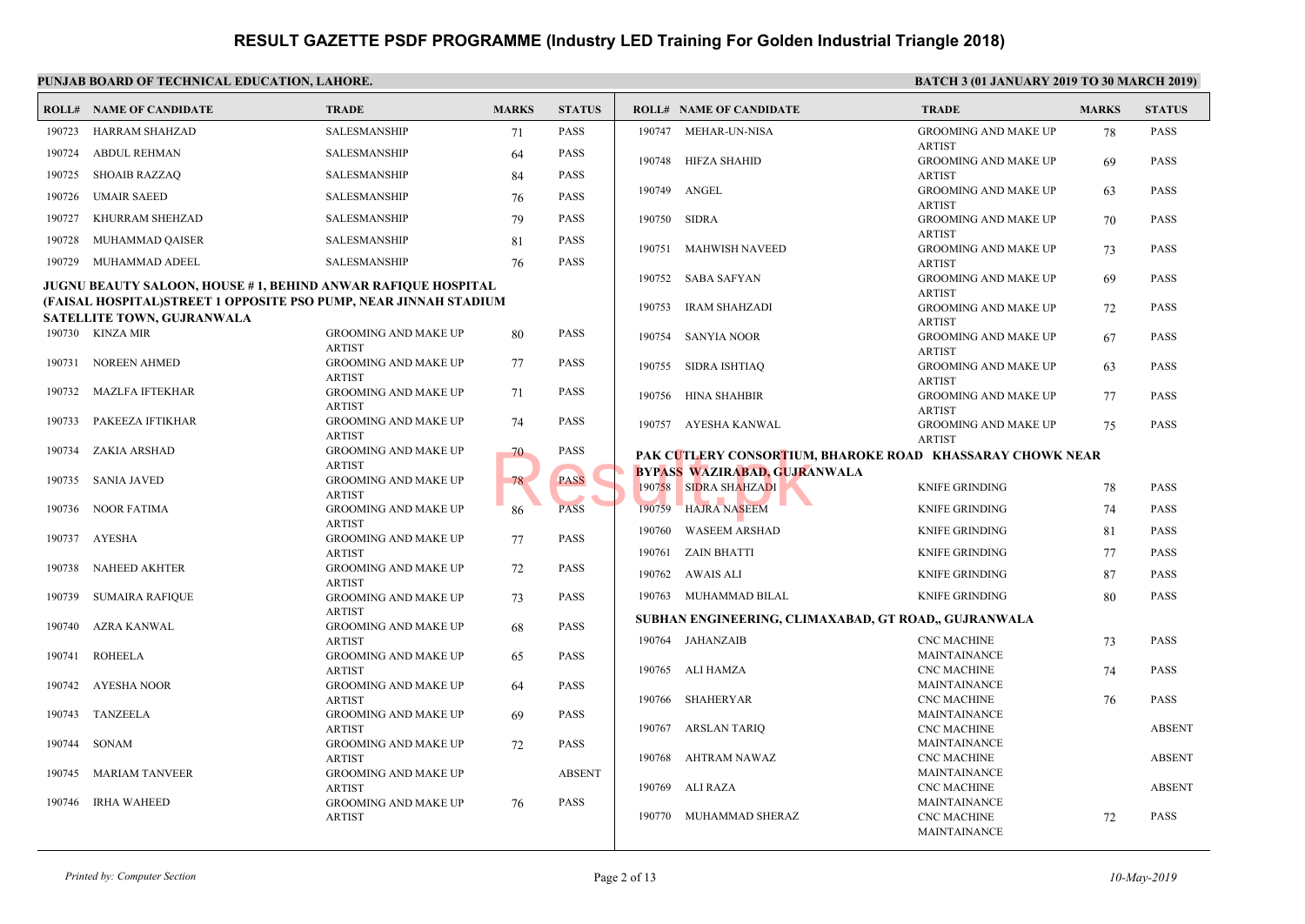|        | <b>ROLL# NAME OF CANDIDATE</b> | <b>TRADE</b>                       | <b>MARKS</b> | <b>STATUS</b> |        | <b>ROLL# NAME OF CANDIDATE</b>              | <b>TRAL</b>           |
|--------|--------------------------------|------------------------------------|--------------|---------------|--------|---------------------------------------------|-----------------------|
| 190771 | FASIL KHALID                   | <b>CNC MACHINE</b>                 | 72           | <b>PASS</b>   | 190801 | MUHAMMAD ARSLAN ASLAM                       | CNC <sub>N</sub>      |
|        |                                | MAINTAINANCE                       |              |               | 190802 | <b>EHSAN ABBAS</b>                          | CNC <sub>N</sub>      |
|        | 190772 MUHAMMAD AHSAN NAZIR    | <b>CNC MACHINE</b><br>MAINTAINANCE | 76           | <b>PASS</b>   | 190803 | MUHAMMAD HAMZA BUTT                         | CNC <sub>N</sub>      |
| 190773 | MUHAMMAD KHURAM SHAHZAD        | <b>CNC MACHINE</b>                 | 74           | <b>PASS</b>   |        |                                             | CNC <sub>N</sub>      |
|        |                                | MAINTAINANCE                       |              |               | 190804 | WAQAS AHMAD                                 |                       |
| 190774 | MUHAMMAD ASHFAQ                | <b>CNC MACHINE</b>                 | 70           | <b>PASS</b>   | 190805 | AHMAD SHAHZAD                               | CNC <sub>N</sub>      |
| 190775 | MUHAMMAD RIZWAN                | MAINTAINANCE<br><b>CNC MACHINE</b> | 75           | <b>PASS</b>   |        | SUPER ASIA MDS LIMITED, G.T ROAD, GUJRANWAL |                       |
|        |                                | <b>MAINTAINANCE</b>                |              |               | 190806 | MUHAMMAD USMAN MUNAWAR                      | <b>FITTEI</b>         |
| 190776 | ASIF RAZA                      | <b>CNC MACHINE</b>                 | 72           | <b>PASS</b>   | 190807 | MUHAMMAD ABU BAKAR SADIQUE                  | <b>FITTEI</b>         |
|        | <b>SHABAN AHMAD</b>            | <b>MAINTAINANCE</b>                |              | <b>PASS</b>   | 190808 | ZOHAIB                                      | <b>FITTEI</b>         |
| 190777 |                                | <b>CNC MACHINE</b><br>MAINTAINANCE | 73           |               |        |                                             |                       |
| 190778 | <b>GHULAM HAIDER</b>           | <b>CNC MACHINE</b>                 | 75           | <b>PASS</b>   | 190809 | MUHAMMAD SUFYAN                             | <b>FITTEI</b>         |
|        |                                | MAINTAINANCE                       |              |               | 190810 | MUHAMMAD TARIQ                              | <b>FITTE</b>          |
| 190779 | HAMZA ZAHID                    | CNC MACHINE OPERATOR               | 69           | <b>PASS</b>   | 190811 | UMAR AZEEM                                  | <b>FITTE</b>          |
| 190780 | <b>IBRAR ALI</b>               | CNC MACHINE OPERATOR               |              | <b>ABSENT</b> | 190812 | MUHAMMAD MOHSIN                             | <b>FITTEI</b>         |
| 190781 | <b>HAMZA</b>                   | CNC MACHINE OPERATOR               |              | <b>ABSENT</b> | 190813 | MUHAMMAD NAQASH                             | <b>FITTEI</b>         |
| 190782 | <b>MAHBOOB AHMAD</b>           | CNC MACHINE OPERATOR               | 77           | <b>PASS</b>   | 190814 | MUHAMMAD AZEEM                              | <b>FITTEI</b>         |
| 190783 | MUHAMMAD MUBASHAR              | CNC MACHINE OPERATOR               |              | <b>ABSENT</b> | 190815 | MUHAMMAD FARRUKH SHABBIR                    | <b>FITTEI</b>         |
| 190784 | <b>SANA ULLAH</b>              | CNC MACHINE OPERATOR               | 74           | <b>PASS</b>   | 190816 | <b>MUHAMMAD WALEED</b>                      | <b>FITTE</b>          |
| 190785 | MUHAMMAD AZEEM BUTT            | <b>CNC MACHINE OPERATOR</b>        |              | <b>ABSENT</b> | 190817 | <b>ABDUL REHMAN</b>                         | <b>FITTE</b>          |
| 190786 | ZIA SULTAN                     | CNC MACHINE OPERATOR               | 69           | <b>PASS</b>   | 190818 | SUFYAN AHMAD                                | <b>FITTEI</b>         |
| 190787 | MAOUZ                          | <b>CNC MACHINE OPERATOR</b>        | 70           | <b>PASS</b>   | 190819 | <b>CHAND</b>                                | <b>FITTEI</b>         |
| 190788 | ALI RAZA                       | <b>CNC MACHINE OPERATOR</b>        | 78           | <b>PASS</b>   | 190820 | <b>FATEH ALI</b>                            | <b>FITTEI</b>         |
| 190789 | AHMAD ALI                      | CNC MACHINE OPERATOR               | 78           | <b>PASS</b>   | 190821 | <b>ROMAN FAROOQ</b>                         | <b>FITTEI</b>         |
| 190790 | HUSNAIN ALI SHAH               | <b>CNC MACHINE OPERATOR</b>        | 71           | <b>PASS</b>   | 190822 | UMAR FAROOQ                                 | <b>FITTEI</b>         |
| 190791 | MUHAMMAD ZAIN                  | <b>CNC MACHINE OPERATOR</b>        | 68           | <b>PASS</b>   | 190823 | <b>HAMZA ASGHAR</b>                         | <b>FITTE</b>          |
| 190792 | MUHAMMAD ZAHID                 | CNC MACHINE OPERATOR               |              | <b>ABSENT</b> | 190824 | <b>KASHIF ALI</b>                           | <b>FITTE</b>          |
| 190793 | ABU BAKAR SIDDIQUE             | <b>CNC MACHINE OPERATOR</b>        | 68           | <b>PASS</b>   |        | 190825 HUSNAIN JAVED                        | <b>FITTE</b>          |
| 190794 | MUHAMMAD RIAZ                  | CNC MACHINE OPERATOR               | 78           | <b>PASS</b>   |        | TECHNOLOGY UPGRADATION AND SKILL DEVELOI    |                       |
| 190795 | MUHAMMAD ANWAR                 | CNC MACHINE OPERATOR               | 71           | <b>PASS</b>   |        | SIALKOT BYPASS CHOWK SIALKOT ROAD, GUJRAN   |                       |
| 190796 | MUHAMMAD BILAL                 | <b>CNC MACHINE OPERATOR</b>        | 70           | <b>PASS</b>   |        | 190826 ADEEL SHAHZAD                        | 3D DE                 |
| 190797 | MUHAMMAD SAEED                 | <b>CNC MACHINE OPERATOR</b>        | 69           | <b>PASS</b>   | 190827 | SAFFE UR REHMAN SABER                       | <b>USINC</b><br>3D DE |
| 190798 | ZUBAIR UL HAQ                  | <b>CNC MACHINE OPERATOR</b>        | 77           | <b>PASS</b>   |        |                                             | <b>USING</b>          |
| 190799 | HUSSNAIN RAZA SAJID            | <b>CNC MACHINE OPERATOR</b>        | 70           | <b>PASS</b>   |        | 190828 AKASH ABLE                           | 3D DE<br><b>USING</b> |
| 190800 | ALI RAZA                       | <b>CNC MACHINE OPERATOR</b>        | 69           | <b>PASS</b>   | 190829 | RANA ALI HASSAN                             | 3D DE                 |
|        |                                |                                    |              |               |        |                                             | <b>USING</b>          |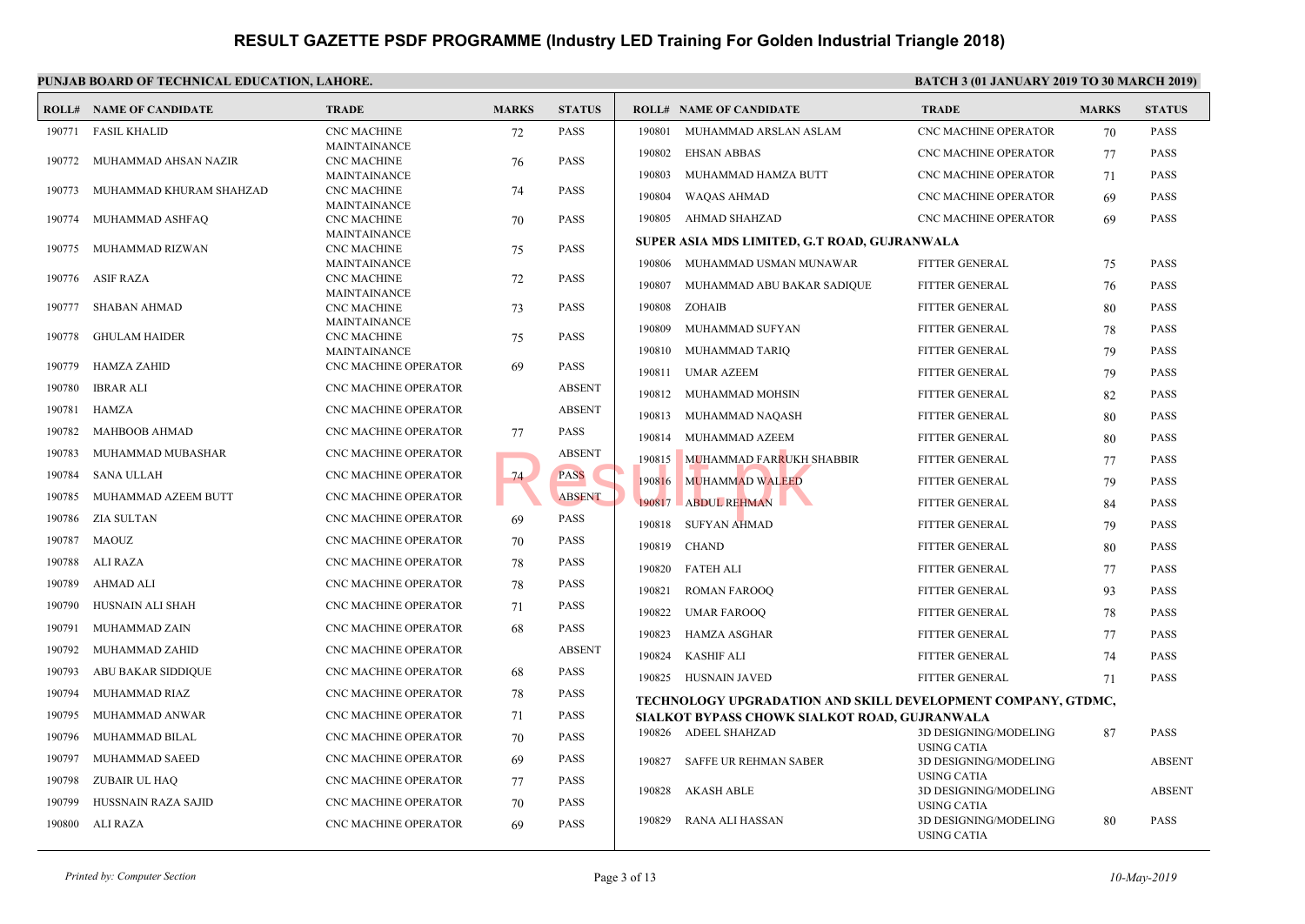|        | <b>ROLL# NAME OF CANDIDATE</b> | <b>TRADE</b>                                 | <b>MARKS</b> | <b>STATUS</b> |        | <b>ROLL# NAME OF CANDIDATE</b>                                    | <b>TRAL</b>                    |
|--------|--------------------------------|----------------------------------------------|--------------|---------------|--------|-------------------------------------------------------------------|--------------------------------|
|        | 190830 SADAQAT ALI             | 3D DESIGNING/MODELING<br><b>USING CATIA</b>  | 78           | <b>PASS</b>   |        | 190854 USAMA IJAZ                                                 | <b>MILLI</b><br>OPERA          |
| 190831 | MUHAMMAD ISMAIL KHAN           | 3D DESIGNING/MODELING<br><b>USING CATIA</b>  | 92           | <b>PASS</b>   |        | 190855 JUNAID ASIF                                                | <b>MILLI</b><br>OPER/          |
| 190832 | HUZEEFA                        | 3D DESIGNING/MODELING<br><b>USING CATIA</b>  | 78           | <b>PASS</b>   |        | 190856 ABDUL GHAFAR                                               | <b>MILLI</b><br>OPERA          |
| 190833 | USAMA ALI                      | 3D DESIGNING/MODELING<br><b>USING CATIA</b>  | 90           | PASS          |        | 190857 SALAH UD DIN                                               | <b>MILLI</b><br>OPER/          |
| 190834 | ABDUL WAHID                    | 3D DESIGNING/MODELING<br><b>USING CATIA</b>  | 80           | <b>PASS</b>   |        | 190858 MUHAMMAD USMAN                                             | <b>MILLI</b><br>OPER/          |
| 190835 | MUHAMMAD BILAL                 | 3D DESIGNING/MODELING<br><b>USING CATIA</b>  | 75           | <b>PASS</b>   |        | 190859 ALI RAZA                                                   | <b>MILLI</b><br>OPER/          |
| 190836 | MUZAMAL SALEEM                 | 3D DESIGNING/MODELING<br><b>USING CATIA</b>  |              | <b>ABSENT</b> |        | 190860 MALAK NOMAN ALI                                            | <b>MILLI</b><br>OPERA          |
| 190837 | SYED ZULKARNAIN HAIDER         | 3D DESIGNING/MODELING<br><b>USING CATIA</b>  | 89           | <b>PASS</b>   |        | 190861 MUHAMMAD ABDULLAH SHAHID                                   | <b>MILLI</b><br>OPERA          |
| 190838 | SUHAIB KHALID                  | 3D DESIGNING/MODELING<br><b>USING CATIA</b>  | 83           | <b>PASS</b>   | 190862 | ABDUL AZIZ                                                        | <b>MILLI</b><br>OPER/          |
| 190839 | MUHAMMAD MUBASHAR RASHEED      | 3D DESIGNING/MODELING<br><b>USING CATIA</b>  | 75           | <b>PASS</b>   | 190863 | WESHAL AUBE GILL                                                  | <b>MILLI</b><br>OPERA          |
| 190840 | ABU TALHA                      | 3D DESIGNING/MODELING<br><b>USING CATIA</b>  | 80           | <b>PASS</b>   | 190864 | MUHAMMAD SOBAN AZMAT                                              | MILLI<br>OPER/                 |
| 190841 | ALI HUSSNAIN                   | 3D DESIGNING/MODELING<br><b>USING CATIA</b>  | 80           | <b>PASS</b>   | 190865 | <b>BILAL MASIH</b>                                                | <b>MILLI</b><br>OPER/          |
| 190842 | MUHAMMAD YASIR ABBAS           | <b>CNC TURNING CENTRE</b><br><b>OPERATOR</b> | 81           | <b>PASS</b>   | 190866 | <b>QAISER MASIH</b>                                               | <b>MILLI</b><br>OPER/          |
| 190843 | ALI AHMAD                      | CNC TURNING CENTRE<br><b>OPERATOR</b>        | 88           | <b>PASS</b>   |        | 190867 MUHAMMAD ZAIN ANWAR                                        | <b>MILLI</b><br>OPERA          |
| 190844 | MUHAMMAD HASSAN                | <b>CNC TURNING CENTRE</b><br><b>OPERATOR</b> | 97           | <b>PASS</b>   | 190868 | MUHAMMAD SIBTUL HUSNAIN                                           | <b>MILLI</b><br>OPERA          |
| 190845 | MUHAMMAD RUBIA RASOOL          | <b>CNC TURNING CENTRE</b><br><b>OPERATOR</b> | 95           | <b>PASS</b>   | 190869 | MUBASHAR ALI                                                      | <b>MILLI</b><br>OPER/          |
| 190846 | MUHAMMAD MUKARAM               | CNC TURNING CENTRE<br><b>OPERATOR</b>        | 91           | <b>PASS</b>   |        | 190870 AHMAD ZAFAR                                                | <b>MILLI</b><br>OPERA          |
| 190847 | <b>ABDUL QAYYUM</b>            | CNC TURNING CENTRE<br><b>OPERATOR</b>        |              | <b>ABSENT</b> |        | 190871 AHTISHAM ULLAH BUTT                                        | <b>MILLI</b><br>OPERA          |
| 190848 | WAQAR AKRAM                    | CNC TURNING CENTRE<br><b>OPERATOR</b>        | 96           | <b>PASS</b>   |        | 190872 SAJAWAL ALI                                                | <b>MILLI</b><br>OPER/          |
| 190849 | <b>ZOHAIB RASHEED</b>          | CNC TURNING CENTRE<br><b>OPERATOR</b>        | 87           | <b>PASS</b>   |        | 190873 USAMA AKBAR                                                | <b>MILLI</b><br><b>OPERA</b>   |
| 190850 | MUBASHER WALEED                | CNC TURNING CENTRE<br><b>OPERATOR</b>        | 81           | PASS          |        | 190874 ALI HUMAIS                                                 | MILLI<br>OPER/                 |
| 190851 | ZUBAIR NAWAZ                   | CNC TURNING CENTRE<br><b>OPERATOR</b>        | 96           | <b>PASS</b>   |        | THE STAR MUGHAL INDUSTRIES PVT. LTD., SHARIF<br><b>GUJRANWALA</b> |                                |
| 190852 | MUHAMMAD ATIQ                  | CNC TURNING CENTRE<br><b>OPERATOR</b>        | 79           | <b>PASS</b>   |        | 190875 MUHAMMAD UMER FAROOQ                                       | <b>FITTEI</b>                  |
| 190853 | <b>UMER ASIF</b>               | CNC TURNING CENTRE<br><b>OPERATOR</b>        | 82           | <b>PASS</b>   |        | 190876 USMAN AHMAD<br>190877 ABDUL REHMAN                         | <b>FITTEI</b><br><b>FITTEI</b> |
|        |                                |                                              |              |               |        |                                                                   |                                |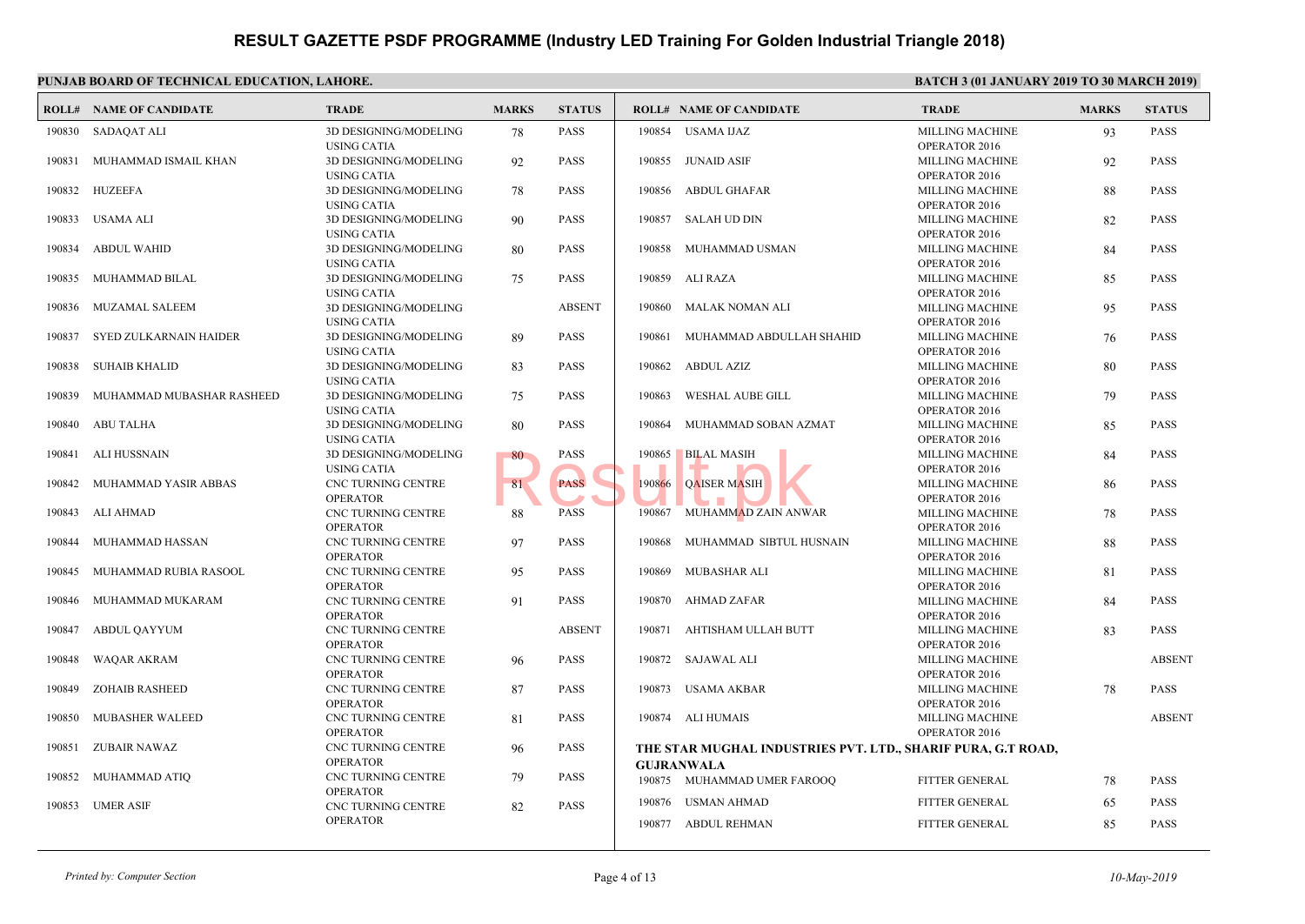|        | PUNJAB BOARD OF TECHNICAL EDUCATION, LAHORE.       |                                |              |               |        |                                                     | <b>BATC</b>                  |
|--------|----------------------------------------------------|--------------------------------|--------------|---------------|--------|-----------------------------------------------------|------------------------------|
|        | <b>ROLL# NAME OF CANDIDATE</b>                     | <b>TRADE</b>                   | <b>MARKS</b> | <b>STATUS</b> |        | <b>ROLL# NAME OF CANDIDATE</b>                      | <b>TRAL</b>                  |
| 190878 | NELSON IQBAL                                       | FITTER GENERAL                 | 90           | <b>PASS</b>   | 190905 | MUHAMMAD ABU BAKAR                                  | <b>MOBII</b>                 |
| 190879 | MUHAMMAD UMAR IQBAL                                | <b>MACHINIST</b>               | 88           | <b>PASS</b>   | 190906 | ABDUL GHAFFAR                                       | 2016<br><b>MOBII</b>         |
| 190880 | <b>ABU BAKAR</b>                                   | <b>MACHINIST</b>               | 84           | <b>PASS</b>   |        |                                                     | 2016                         |
| 190881 | ATIQ AHMAD                                         | <b>MACHINIST</b>               | 88           | <b>PASS</b>   | 190907 | MUHAMMAD HASSAN HUSSAIN                             | <b>MOBII</b><br><b>REPAI</b> |
| 190882 | MUHAMMAD ASAD                                      | <b>MACHINIST</b>               | 80           | <b>PASS</b>   | 190908 | ASAD ULLAH                                          | <b>MOBII</b>                 |
| 190883 | <b>IBTSAAM QAYUM</b>                               | WELDER                         | 85           | <b>PASS</b>   |        | 190909 HAIDAR ALI                                   | <b>REPAI</b><br><b>MOBII</b> |
| 190884 | <b>AMEER HAMZA</b>                                 | WELDER                         | 85           | <b>PASS</b>   |        |                                                     | <b>REPAI</b>                 |
| 190885 | AHMAD ALI                                          | <b>WELDER</b>                  | 66           | <b>PASS</b>   |        | 190910 QASIM ALI                                    | <b>MOBII</b>                 |
| 190886 | HAMZA NAVEED                                       | WELDER                         | 86           | <b>PASS</b>   |        | 190911 SAJJAD ALI                                   | <b>REPAI</b><br><b>MOBII</b> |
|        | ASAL SHANWARI, MARARRIAN BYPASS, G.T ROAD,, GUJRAT |                                |              |               |        |                                                     | <b>REPAI</b>                 |
| 190887 | MUHAMMAD AFZAAL                                    | WAITER 2016                    | 82           | PASS          |        | <b>GO 4 REPAIR, OPPOSITE SCIENCE COLLEGE G.T RO</b> |                              |
| 190888 | <b>SHAHZAD SHAFIQUE</b>                            | WAITER 2016                    | 85           | PASS          |        | 190912 MUHAMMAD REHMAN                              | <b>AUTO</b><br><b>PAINT</b>  |
| 190889 | MIRZA HAROON BAIG                                  | WAITER 2016                    | 80           | PASS          |        | 190913 UMER LATIF                                   | <b>AUTO</b>                  |
| 190890 | <b>SHAMAS ALI</b>                                  | WAITER 2016                    |              | <b>ABSENT</b> |        | 190914 MOHSIN ASIF                                  | <b>PAINT</b><br><b>AUTO</b>  |
| 190891 | ARSLAN ALI                                         | WAITER 2016                    |              | <b>ABSENT</b> |        |                                                     | <b>PAINT</b>                 |
| 190892 | SYED SOHAIL AHMAD                                  | WAITER 2016                    | 79           | PASS          | 190915 | AMEER NAWAB                                         | <b>AUTO</b><br><b>PAINT</b>  |
| 190893 | MUHAMMAD AZAM KHAN                                 | WAITER 2016                    | 81           | <b>PASS</b>   | 190916 | <b>CH MUJEEB AFTAB</b>                              | <b>AUTO</b>                  |
| 190894 | IKRAAM                                             | WAITER 2016                    | 82           | <b>PASS</b>   | 190917 | - MUHAMMAD SHAHZAD PERVIAZ                          | <b>PAINT</b><br><b>AUTO</b>  |
|        | BURRAQ MOBILES, GULZAR-E-MADINA ROAD, GUJRAT       |                                |              |               |        |                                                     | <b>PAINT</b>                 |
|        | 190895 MUSAB ALI                                   | MOBILE PHONE REPAIRING         | 89           | <b>PASS</b>   | 190918 | CH HAMZA WAHEED                                     | <b>AUTO</b>                  |
|        |                                                    | 2016                           |              |               | 190919 | <b>AQIB LATIF</b>                                   | <b>AUTO</b>                  |
| 190896 | MUHAMMAD SIKANDAR HAYAT                            | MOBILE PHONE REPAIRING<br>2016 | 91           | <b>PASS</b>   | 190920 | <b>ADEEL ASIM</b>                                   | <b>AUTO</b>                  |
| 190897 | HASEEB UL HASSAN                                   | MOBILE PHONE REPAIRING         | 86           | <b>PASS</b>   | 190921 | <b>BILAL HASSAN</b>                                 | <b>AUTO</b>                  |
| 190898 | SHABBIR AHMAD HASHMI                               | 2016<br>MOBILE PHONE REPAIRING | 84           | <b>PASS</b>   | 190922 | JAWAD ZAHID                                         | <b>AUTO</b>                  |
|        |                                                    | 2016                           |              |               | 190923 | NIGHEBAN AHMAD                                      | <b>AUTO</b>                  |
| 190899 | <b>AMIR TANVIR</b>                                 | MOBILE PHONE REPAIRING<br>2016 | -89          | <b>PASS</b>   | 190924 | <b>EHTSHAM HAIDER</b>                               | <b>AUTO</b>                  |
| 190900 | ARSLAN ALI                                         | MOBILE PHONE REPAIRING         | -89          | <b>PASS</b>   | 190925 | <b>ARSLAN AKRAM</b>                                 | <b>AUTO</b>                  |
| 190901 | MUHAMMAD HUSNAIN                                   | 2016<br>MOBILE PHONE REPAIRING |              | <b>PASS</b>   | 190926 | ZESHAN MUNIR                                        | <b>AUTO</b>                  |
|        |                                                    | 2016                           | 89           |               | 190927 | MUHAMMAD TAHIR                                      | <b>AUTO</b>                  |
| 190902 | HAFIZ ABU BAKAR BASHIR                             | MOBILE PHONE REPAIRING         | 87           | <b>PASS</b>   | 190928 | HUSNAIN EHSAN                                       | <b>AUTO</b>                  |
| 190903 | FARHAN IQBAL                                       | 2016<br>MOBILE PHONE REPAIRING | 87           | <b>PASS</b>   | 190929 | ADIL EJAZ                                           | <b>AUTO</b>                  |
|        |                                                    | 2016                           |              |               | 190930 | <b>WAQAS ULLAH</b>                                  | <b>AUTO</b>                  |
| 190904 | <b>RAHAT NAWAZ</b>                                 | MOBILE PHONE REPAIRING<br>2016 |              | <b>ABSENT</b> | 190931 | <b>BADAR RAZZAQ</b>                                 | <b>AUTO</b>                  |
|        |                                                    |                                |              |               |        |                                                     |                              |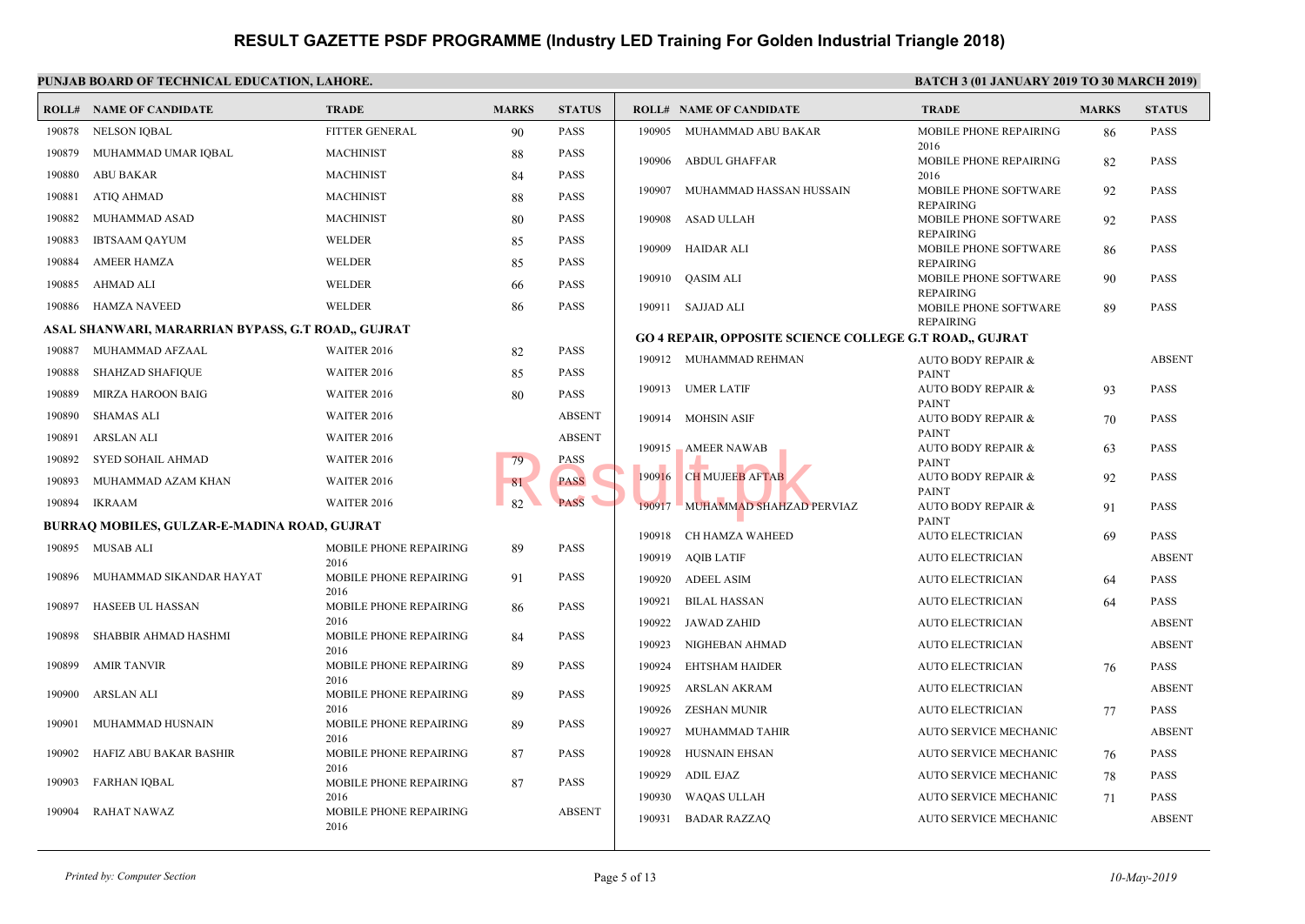|               | PUNJAB BOARD OF TECHNICAL EDUCATION, LAHORE.                 |                                              |              | <b>BATC</b>   |        |                                             |                             |
|---------------|--------------------------------------------------------------|----------------------------------------------|--------------|---------------|--------|---------------------------------------------|-----------------------------|
|               | <b>ROLL# NAME OF CANDIDATE</b>                               | <b>TRADE</b>                                 | <b>MARKS</b> | <b>STATUS</b> |        | <b>ROLL# NAME OF CANDIDATE</b>              | <b>TRAL</b>                 |
| 190932        | <b>HASEEB NASIR</b>                                          | AUTO SERVICE MECHANIC                        | 85           | PASS          |        | 190956 MAH NOOR                             | <b>GROO</b>                 |
| 190933        | MIRZA SAJAWAL BAIG                                           | AUTO SERVICE MECHANIC                        | 84           | PASS          | 190957 | <b>HAFZA ZAHEER</b>                         | <b>ARTIS</b><br>GROO!       |
| 190934        | <b>USAMA SARFRAZ</b>                                         | AUTO SERVICE MECHANIC                        | 74           | PASS          |        |                                             | <b>ARTIS</b>                |
| 190935        | <b>KHALID REHMAN</b>                                         | AUTO SERVICE MECHANIC                        | 72           | <b>PASS</b>   | 190958 | <b>SUMBAL SAFDAR</b>                        | GROO!                       |
| 190936        | ABRAR AHMAD                                                  | AUTO MECHANIC (PETROL)                       | 81           | <b>PASS</b>   | 190959 | <b>SAMREEN SADEEQ</b>                       | <b>ARTIS</b><br>GROO!       |
|               |                                                              | 2016                                         |              |               |        |                                             | <b>ARTIS</b>                |
| 190937        | <b>ABDUL RAUF</b>                                            | AUTO MECHANIC (PETROL)<br>2016               | 78           | PASS          | 190960 | KOMAL SHAHZADI                              | GROO<br><b>ARTIS</b>        |
| 190938        | USMAN AHMED                                                  | AUTO MECHANIC (PETROL)                       | 76           | <b>PASS</b>   | 190961 | KAINAT ARSHAD                               | GROO                        |
| 190939        | ARSLAN                                                       | 2016<br>AUTO MECHANIC (PETROL)               |              | <b>ABSENT</b> |        | 190962 KHADIJA ASLAM                        | <b>ARTIS</b><br><b>GROO</b> |
|               |                                                              | 2016                                         |              |               |        |                                             | <b>ARTIS</b>                |
| 190940        | MUHAMMAD ASAD ULLAH                                          | AUTO MECHANIC (PETROL)<br>2016               | 66           | <b>PASS</b>   |        | ARHAM RICE MILLS, PASROOR ROAD, LALLAR,, DA |                             |
| 190941        | <b>UMER SHAHZAD</b>                                          | AUTO MECHANIC (PETROL)                       | 61           | <b>PASS</b>   |        | 190963 MUHAMMAD FARAZ ALI                   | <b>FITTEI</b>               |
|               |                                                              | 2016                                         |              |               | 190964 | <b>ARSLAN HAIDER</b>                        | <b>FITTEI</b>               |
| 190942        | MUHAMMAD ZAMAN                                               | AUTO MECHANIC (PETROL)<br>2016               |              | <b>ABSENT</b> | 190965 | <b>UMER FARYAD</b>                          | <b>FITTEI</b>               |
| 190943        | MIRZA SHAHJHAN BAIG                                          | AUTO MECHANIC (PETROL)                       | 62           | <b>PASS</b>   | 190966 | RANA FAHAD MEHMOOD                          | <b>FITTEI</b>               |
| 190944        | ALI HUSSAIN                                                  | 2016<br>AUTO MECHANIC (PETROL)               | 68           | <b>PASS</b>   | 190967 | <b>DANISH ADNAN</b>                         | <b>FITTEI</b>               |
|               |                                                              | 2016                                         |              |               | 190968 | MUHAMMAD ADREES JAVAID                      | <b>FITTEI</b>               |
|               | 190945 MUHAMMAD USAMA                                        | AUTO MECHANIC (PETROL)<br>2016               | 82           | <b>PASS</b>   | 190969 | <b>ZEESHAN</b>                              | <b>FITTEI</b>               |
|               | JUGNU BEAUTY SALOON, FAIRY BEAUTY SALOON, MAIN BIMBAR ROAD,, |                                              |              |               | 190970 | MUHAMMAD USMAN                              | <b>FITTEI</b>               |
| <b>GUJRAT</b> |                                                              |                                              |              |               | 190971 | MUDASSAR HUSSAIN                            | <b>FITTEI</b>               |
|               | 190946 SUMAIRA ARSHAD                                        | <b>GROOMING AND MAKE UP</b>                  | 90           | <b>PASS</b>   | 190972 | <b>GHULAM MURTZA</b>                        | <b>FITTEI</b>               |
| 190947        | <b>SHAMS UN NISA</b>                                         | <b>ARTIST</b><br><b>GROOMING AND MAKE UP</b> | 89           | <b>PASS</b>   | 190973 | MUHAMMAD ADEEL                              | <b>FITTEI</b>               |
|               |                                                              | <b>ARTIST</b>                                |              |               | 190974 | MUHAMMAD ZEESHAN                            | <b>FITTE</b>                |
| 190948        | ROMANA FATIMA                                                | <b>GROOMING AND MAKE UP</b><br><b>ARTIST</b> | 90           | <b>PASS</b>   | 190975 | MUHAMMAD RIZWAN                             | <b>FITTE</b>                |
| 190949        | <b>FARYAL GOHAR</b>                                          | <b>GROOMING AND MAKE UP</b>                  | 96           | <b>PASS</b>   |        |                                             | <b>FITTEI</b>               |
|               | 190950 AMNA RIAZ                                             | <b>ARTIST</b><br><b>GROOMING AND MAKE UP</b> | 97           | <b>PASS</b>   |        | 190976 ALI SHAN                             |                             |
|               |                                                              | <b>ARTIST</b>                                |              |               |        | 190977 HAMMAD AKHTAR                        | <b>FITTE</b>                |
| 190951        | <b>SAFAH JABEEN</b>                                          | <b>GROOMING AND MAKE UP</b>                  | 93           | <b>PASS</b>   | 190978 | <b>MOAZAM RASHEED</b>                       | <b>FITTEI</b>               |
| 190952        | <b>KAINAT FAROOQ</b>                                         | <b>ARTIST</b><br><b>GROOMING AND MAKE UP</b> | 91           | <b>PASS</b>   | 190979 | MUHAMMAD MAJID ISLAM                        | <b>FITTEI</b>               |
|               |                                                              | <b>ARTIST</b>                                |              |               | 190980 | ASAD ALI                                    | <b>FITTE</b>                |
| 190953        | <b>SADAF JABEEN</b>                                          | <b>GROOMING AND MAKE UP</b><br><b>ARTIST</b> | 92           | <b>PASS</b>   | 190981 | MUHAMMAD SALMAN QAMAR                       | <b>FITTEI</b>               |
| 190954        | <b>AQSA JABEEN</b>                                           | <b>GROOMING AND MAKE UP</b>                  | 90           | <b>PASS</b>   | 190982 | MUHAMMAD HASEEB                             | <b>FITTE</b>                |
|               |                                                              | <b>ARTIST</b>                                |              |               | 190983 | <b>AMIR ZAMAN</b>                           | <b>FITTEI</b>               |
| 190955        | KIRAN SHAZADI                                                | <b>GROOMING AND MAKE UP</b><br><b>ARTIST</b> | 92           | <b>PASS</b>   | 190984 | MUHAMMAD KASHIF SATTAR                      | <b>FITTEI</b>               |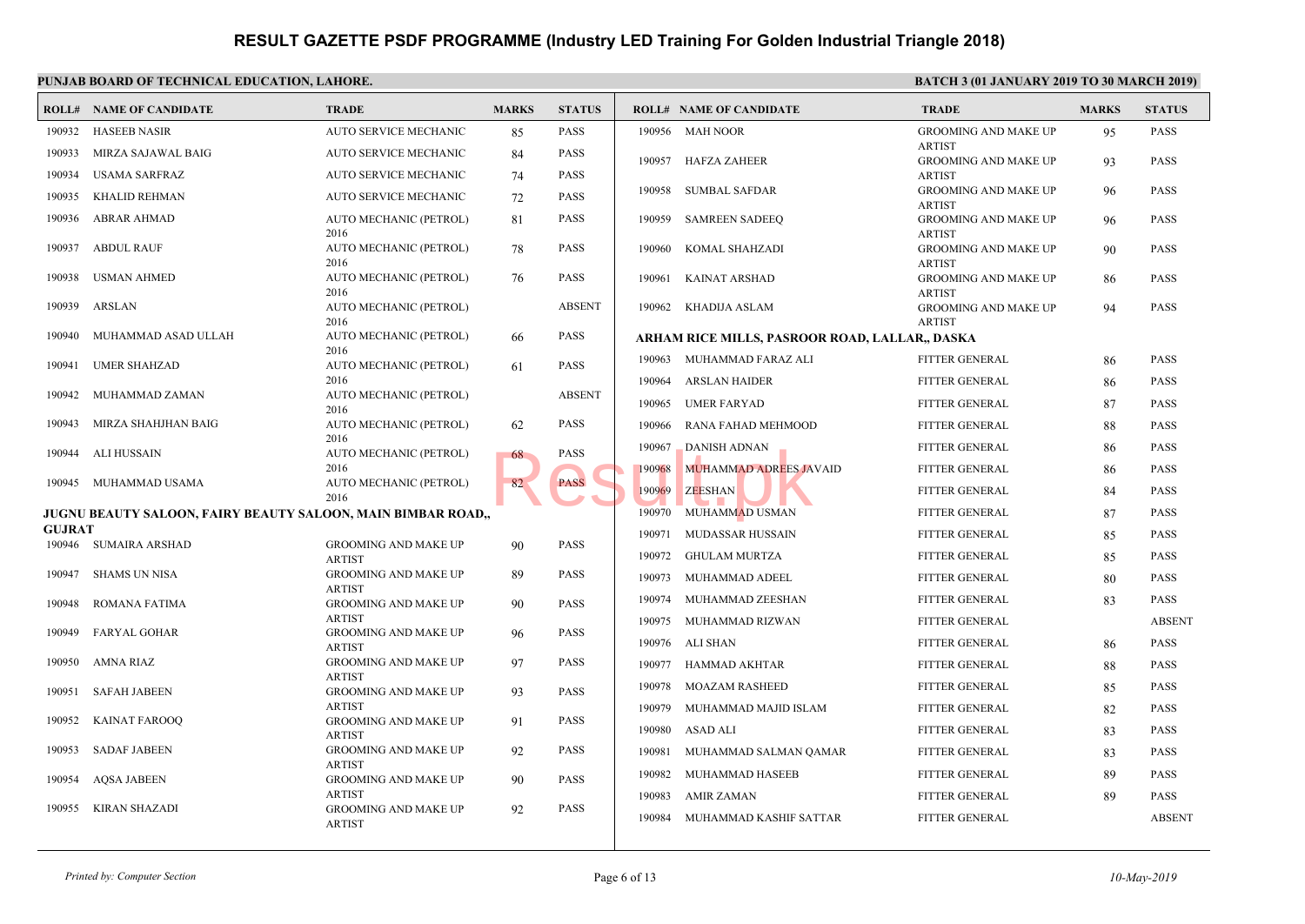| <b>ROLL# NAME OF CANDIDATE</b><br><b>TRADE</b><br><b>MARKS</b><br><b>STATUS</b><br><b>ROLL# NAME OF CANDIDATE</b><br><b>TRAL</b><br>FITTER GENERAL<br><b>ABSENT</b><br>FABRI<br>190985 MUHAMMAD ZEESHAN<br>191007 AMBREEN SHAHID<br>2016<br><b>PAKISTAN READYMADE GARMENTS MANUFACTURERS AND EXPORTERS</b><br>191008 AYESHA<br>FABRI<br>ASSOCIATION (PRGMEA), M/S TALON SPORTS (PVT.) LTD. ADDAH, DASKA ROAD,,<br>2016<br><b>DASKA</b><br>191009 TAYEBA<br>FABRI<br>190986 CHAND AKMAL<br>PASS<br>APPAREL PLANNING AND<br>81<br>2016<br>MERCHANDISING<br>FABRI<br>191010 SAMRA KAYINAT<br>HUMZA ZIAEE<br>190987<br>APPAREL PLANNING AND<br>PASS<br>92<br>2016<br>MERCHANDISING<br>FABRI<br>191011 JANNAT BIBI<br>190988<br>SALMAN GOHAR<br>APPAREL PLANNING AND<br>PASS<br>85<br>2016<br><b>MERCHANDISING</b><br>FABRI<br>191012 MARYAM SHEHZADI<br>PASS<br>190989<br>MUBASHAR JALAL<br>APPAREL PLANNING AND<br>79<br>2016<br><b>MERCHANDISING</b><br>191013 FIAZ<br>FABRI<br>190990 SALMAN SOHAIL<br>PASS<br>APPAREL PLANNING AND<br>89<br>2016<br><b>MERCHANDISING</b><br>FABRI<br>191014 SABA<br>PUNJAB TEXTILE INDUSTRIES, OLD NISHAT COLLEGE BUILDING MODEL TOWN<br>2016<br>191015 MARYAM BABI<br>FABRI<br>NEAR ISMAEEL SCHOOL MASJID, DASKA<br>2016<br>190991 MAMOONA SHAKOOR<br><b>FABRIC CUTTING EXPERT</b><br>PASS<br>61<br>191016 KOMAL<br>FABRI<br>2016<br>2016<br>FABRIC CUTTING EXPERT<br>190992<br>SHAKILA BIBI<br>PASS<br>63<br>FABRI<br>191017 KHADIJA KANWAL<br>2016<br>2016<br><b>FABRIC CUTTING EXPERT</b><br>190993<br>QADAR MUBEESHA<br>69<br>PASS<br>191018 TEHMINA NIAZ<br>FABRI<br>2016<br>2016<br>190994<br>SAMMAN<br><b>FABRIC CUTTING EXPERT</b><br><b>ABSENT</b><br>191019 MUQADDAS<br>FABRI<br>2016<br>2016<br><b>PASS</b><br>SHAZINA KAUSAR<br><b>FABRIC CUTTING EXPERT</b><br>67<br>190995<br>191020 AMINA ASAD<br>FABRI<br>2016<br>2016<br>190996 TABINDA<br><b>FABRIC CUTTING EXPERT</b><br>PASS<br>66<br>191021 IQRA<br>FABRI<br>2016<br>2016<br>AREEBA FAROOQ<br><b>FABRIC CUTTING EXPERT</b><br>PASS<br>190997<br>61<br>191022 ZARISH<br>FABRI<br>2016<br>2016<br>FABRIC CUTTING EXPERT<br><b>ABSENT</b><br>190998<br>MARIYA<br>191023 ZOBIA<br>FABRI<br>2016<br>2016<br>190999<br><b>ABIDA</b><br><b>FABRIC CUTTING EXPERT</b><br>PASS<br>60<br>FABRI<br>191024 MAHAM<br>2016<br>2016<br><b>SHIZA</b><br><b>FABRIC CUTTING EXPERT</b><br>191000<br>PASS<br>65<br>FABRI<br>191025 FAIZA<br>2016<br>2016<br>191001 ALINA<br><b>FABRIC CUTTING EXPERT</b><br>PASS<br>60<br>191026<br>NIMRA MUNIR<br>FABRI<br>2016<br>2016<br>191002 SANA ARSHAD<br><b>FABRIC CUTTING EXPERT</b><br>PASS<br>67<br>FABRI<br>191027 FAKHAR-UL-NISA<br>2016<br>2016<br><b>FABRIC CUTTING EXPERT</b><br>191003<br>SHAMA BIBI<br>PASS<br>66<br>191028 MEHWISH<br>FABRI<br>2016<br>2016<br>AQSA ARSHAD<br>PASS<br>191004<br><b>FABRIC CUTTING EXPERT</b><br>69<br>191029 MUQADDAS<br>FABRI<br>2016<br>2016<br>HAFSA ARSHED<br>FABRIC CUTTING EXPERT<br>191005<br>PASS<br>66<br><b>FABRI</b><br>191030 WAJIHA RIAZ<br>2016<br>2016<br><b>FABRIC CUTTING EXPERT</b><br>191006 SAMAN ARSHAD<br>PASS<br>61 | PUNJAB BOARD OF TECHNICAL EDUCATION, LAHORE. |      | <b>BATC</b> |  |  |
|-------------------------------------------------------------------------------------------------------------------------------------------------------------------------------------------------------------------------------------------------------------------------------------------------------------------------------------------------------------------------------------------------------------------------------------------------------------------------------------------------------------------------------------------------------------------------------------------------------------------------------------------------------------------------------------------------------------------------------------------------------------------------------------------------------------------------------------------------------------------------------------------------------------------------------------------------------------------------------------------------------------------------------------------------------------------------------------------------------------------------------------------------------------------------------------------------------------------------------------------------------------------------------------------------------------------------------------------------------------------------------------------------------------------------------------------------------------------------------------------------------------------------------------------------------------------------------------------------------------------------------------------------------------------------------------------------------------------------------------------------------------------------------------------------------------------------------------------------------------------------------------------------------------------------------------------------------------------------------------------------------------------------------------------------------------------------------------------------------------------------------------------------------------------------------------------------------------------------------------------------------------------------------------------------------------------------------------------------------------------------------------------------------------------------------------------------------------------------------------------------------------------------------------------------------------------------------------------------------------------------------------------------------------------------------------------------------------------------------------------------------------------------------------------------------------------------------------------------------------------------------------------------------------------------------------------------------------------------------------------------------------------------------------------------------------------------------------------------------------------|----------------------------------------------|------|-------------|--|--|
|                                                                                                                                                                                                                                                                                                                                                                                                                                                                                                                                                                                                                                                                                                                                                                                                                                                                                                                                                                                                                                                                                                                                                                                                                                                                                                                                                                                                                                                                                                                                                                                                                                                                                                                                                                                                                                                                                                                                                                                                                                                                                                                                                                                                                                                                                                                                                                                                                                                                                                                                                                                                                                                                                                                                                                                                                                                                                                                                                                                                                                                                                                                   |                                              |      |             |  |  |
|                                                                                                                                                                                                                                                                                                                                                                                                                                                                                                                                                                                                                                                                                                                                                                                                                                                                                                                                                                                                                                                                                                                                                                                                                                                                                                                                                                                                                                                                                                                                                                                                                                                                                                                                                                                                                                                                                                                                                                                                                                                                                                                                                                                                                                                                                                                                                                                                                                                                                                                                                                                                                                                                                                                                                                                                                                                                                                                                                                                                                                                                                                                   |                                              |      |             |  |  |
|                                                                                                                                                                                                                                                                                                                                                                                                                                                                                                                                                                                                                                                                                                                                                                                                                                                                                                                                                                                                                                                                                                                                                                                                                                                                                                                                                                                                                                                                                                                                                                                                                                                                                                                                                                                                                                                                                                                                                                                                                                                                                                                                                                                                                                                                                                                                                                                                                                                                                                                                                                                                                                                                                                                                                                                                                                                                                                                                                                                                                                                                                                                   |                                              |      |             |  |  |
|                                                                                                                                                                                                                                                                                                                                                                                                                                                                                                                                                                                                                                                                                                                                                                                                                                                                                                                                                                                                                                                                                                                                                                                                                                                                                                                                                                                                                                                                                                                                                                                                                                                                                                                                                                                                                                                                                                                                                                                                                                                                                                                                                                                                                                                                                                                                                                                                                                                                                                                                                                                                                                                                                                                                                                                                                                                                                                                                                                                                                                                                                                                   |                                              |      |             |  |  |
|                                                                                                                                                                                                                                                                                                                                                                                                                                                                                                                                                                                                                                                                                                                                                                                                                                                                                                                                                                                                                                                                                                                                                                                                                                                                                                                                                                                                                                                                                                                                                                                                                                                                                                                                                                                                                                                                                                                                                                                                                                                                                                                                                                                                                                                                                                                                                                                                                                                                                                                                                                                                                                                                                                                                                                                                                                                                                                                                                                                                                                                                                                                   |                                              |      |             |  |  |
|                                                                                                                                                                                                                                                                                                                                                                                                                                                                                                                                                                                                                                                                                                                                                                                                                                                                                                                                                                                                                                                                                                                                                                                                                                                                                                                                                                                                                                                                                                                                                                                                                                                                                                                                                                                                                                                                                                                                                                                                                                                                                                                                                                                                                                                                                                                                                                                                                                                                                                                                                                                                                                                                                                                                                                                                                                                                                                                                                                                                                                                                                                                   |                                              |      |             |  |  |
|                                                                                                                                                                                                                                                                                                                                                                                                                                                                                                                                                                                                                                                                                                                                                                                                                                                                                                                                                                                                                                                                                                                                                                                                                                                                                                                                                                                                                                                                                                                                                                                                                                                                                                                                                                                                                                                                                                                                                                                                                                                                                                                                                                                                                                                                                                                                                                                                                                                                                                                                                                                                                                                                                                                                                                                                                                                                                                                                                                                                                                                                                                                   |                                              |      |             |  |  |
|                                                                                                                                                                                                                                                                                                                                                                                                                                                                                                                                                                                                                                                                                                                                                                                                                                                                                                                                                                                                                                                                                                                                                                                                                                                                                                                                                                                                                                                                                                                                                                                                                                                                                                                                                                                                                                                                                                                                                                                                                                                                                                                                                                                                                                                                                                                                                                                                                                                                                                                                                                                                                                                                                                                                                                                                                                                                                                                                                                                                                                                                                                                   |                                              |      |             |  |  |
|                                                                                                                                                                                                                                                                                                                                                                                                                                                                                                                                                                                                                                                                                                                                                                                                                                                                                                                                                                                                                                                                                                                                                                                                                                                                                                                                                                                                                                                                                                                                                                                                                                                                                                                                                                                                                                                                                                                                                                                                                                                                                                                                                                                                                                                                                                                                                                                                                                                                                                                                                                                                                                                                                                                                                                                                                                                                                                                                                                                                                                                                                                                   |                                              |      |             |  |  |
|                                                                                                                                                                                                                                                                                                                                                                                                                                                                                                                                                                                                                                                                                                                                                                                                                                                                                                                                                                                                                                                                                                                                                                                                                                                                                                                                                                                                                                                                                                                                                                                                                                                                                                                                                                                                                                                                                                                                                                                                                                                                                                                                                                                                                                                                                                                                                                                                                                                                                                                                                                                                                                                                                                                                                                                                                                                                                                                                                                                                                                                                                                                   |                                              |      |             |  |  |
|                                                                                                                                                                                                                                                                                                                                                                                                                                                                                                                                                                                                                                                                                                                                                                                                                                                                                                                                                                                                                                                                                                                                                                                                                                                                                                                                                                                                                                                                                                                                                                                                                                                                                                                                                                                                                                                                                                                                                                                                                                                                                                                                                                                                                                                                                                                                                                                                                                                                                                                                                                                                                                                                                                                                                                                                                                                                                                                                                                                                                                                                                                                   |                                              |      |             |  |  |
|                                                                                                                                                                                                                                                                                                                                                                                                                                                                                                                                                                                                                                                                                                                                                                                                                                                                                                                                                                                                                                                                                                                                                                                                                                                                                                                                                                                                                                                                                                                                                                                                                                                                                                                                                                                                                                                                                                                                                                                                                                                                                                                                                                                                                                                                                                                                                                                                                                                                                                                                                                                                                                                                                                                                                                                                                                                                                                                                                                                                                                                                                                                   |                                              |      |             |  |  |
|                                                                                                                                                                                                                                                                                                                                                                                                                                                                                                                                                                                                                                                                                                                                                                                                                                                                                                                                                                                                                                                                                                                                                                                                                                                                                                                                                                                                                                                                                                                                                                                                                                                                                                                                                                                                                                                                                                                                                                                                                                                                                                                                                                                                                                                                                                                                                                                                                                                                                                                                                                                                                                                                                                                                                                                                                                                                                                                                                                                                                                                                                                                   |                                              |      |             |  |  |
|                                                                                                                                                                                                                                                                                                                                                                                                                                                                                                                                                                                                                                                                                                                                                                                                                                                                                                                                                                                                                                                                                                                                                                                                                                                                                                                                                                                                                                                                                                                                                                                                                                                                                                                                                                                                                                                                                                                                                                                                                                                                                                                                                                                                                                                                                                                                                                                                                                                                                                                                                                                                                                                                                                                                                                                                                                                                                                                                                                                                                                                                                                                   |                                              |      |             |  |  |
|                                                                                                                                                                                                                                                                                                                                                                                                                                                                                                                                                                                                                                                                                                                                                                                                                                                                                                                                                                                                                                                                                                                                                                                                                                                                                                                                                                                                                                                                                                                                                                                                                                                                                                                                                                                                                                                                                                                                                                                                                                                                                                                                                                                                                                                                                                                                                                                                                                                                                                                                                                                                                                                                                                                                                                                                                                                                                                                                                                                                                                                                                                                   |                                              |      |             |  |  |
|                                                                                                                                                                                                                                                                                                                                                                                                                                                                                                                                                                                                                                                                                                                                                                                                                                                                                                                                                                                                                                                                                                                                                                                                                                                                                                                                                                                                                                                                                                                                                                                                                                                                                                                                                                                                                                                                                                                                                                                                                                                                                                                                                                                                                                                                                                                                                                                                                                                                                                                                                                                                                                                                                                                                                                                                                                                                                                                                                                                                                                                                                                                   |                                              |      |             |  |  |
|                                                                                                                                                                                                                                                                                                                                                                                                                                                                                                                                                                                                                                                                                                                                                                                                                                                                                                                                                                                                                                                                                                                                                                                                                                                                                                                                                                                                                                                                                                                                                                                                                                                                                                                                                                                                                                                                                                                                                                                                                                                                                                                                                                                                                                                                                                                                                                                                                                                                                                                                                                                                                                                                                                                                                                                                                                                                                                                                                                                                                                                                                                                   |                                              |      |             |  |  |
|                                                                                                                                                                                                                                                                                                                                                                                                                                                                                                                                                                                                                                                                                                                                                                                                                                                                                                                                                                                                                                                                                                                                                                                                                                                                                                                                                                                                                                                                                                                                                                                                                                                                                                                                                                                                                                                                                                                                                                                                                                                                                                                                                                                                                                                                                                                                                                                                                                                                                                                                                                                                                                                                                                                                                                                                                                                                                                                                                                                                                                                                                                                   |                                              |      |             |  |  |
|                                                                                                                                                                                                                                                                                                                                                                                                                                                                                                                                                                                                                                                                                                                                                                                                                                                                                                                                                                                                                                                                                                                                                                                                                                                                                                                                                                                                                                                                                                                                                                                                                                                                                                                                                                                                                                                                                                                                                                                                                                                                                                                                                                                                                                                                                                                                                                                                                                                                                                                                                                                                                                                                                                                                                                                                                                                                                                                                                                                                                                                                                                                   |                                              |      |             |  |  |
|                                                                                                                                                                                                                                                                                                                                                                                                                                                                                                                                                                                                                                                                                                                                                                                                                                                                                                                                                                                                                                                                                                                                                                                                                                                                                                                                                                                                                                                                                                                                                                                                                                                                                                                                                                                                                                                                                                                                                                                                                                                                                                                                                                                                                                                                                                                                                                                                                                                                                                                                                                                                                                                                                                                                                                                                                                                                                                                                                                                                                                                                                                                   |                                              |      |             |  |  |
|                                                                                                                                                                                                                                                                                                                                                                                                                                                                                                                                                                                                                                                                                                                                                                                                                                                                                                                                                                                                                                                                                                                                                                                                                                                                                                                                                                                                                                                                                                                                                                                                                                                                                                                                                                                                                                                                                                                                                                                                                                                                                                                                                                                                                                                                                                                                                                                                                                                                                                                                                                                                                                                                                                                                                                                                                                                                                                                                                                                                                                                                                                                   |                                              |      |             |  |  |
|                                                                                                                                                                                                                                                                                                                                                                                                                                                                                                                                                                                                                                                                                                                                                                                                                                                                                                                                                                                                                                                                                                                                                                                                                                                                                                                                                                                                                                                                                                                                                                                                                                                                                                                                                                                                                                                                                                                                                                                                                                                                                                                                                                                                                                                                                                                                                                                                                                                                                                                                                                                                                                                                                                                                                                                                                                                                                                                                                                                                                                                                                                                   |                                              |      |             |  |  |
|                                                                                                                                                                                                                                                                                                                                                                                                                                                                                                                                                                                                                                                                                                                                                                                                                                                                                                                                                                                                                                                                                                                                                                                                                                                                                                                                                                                                                                                                                                                                                                                                                                                                                                                                                                                                                                                                                                                                                                                                                                                                                                                                                                                                                                                                                                                                                                                                                                                                                                                                                                                                                                                                                                                                                                                                                                                                                                                                                                                                                                                                                                                   |                                              |      |             |  |  |
|                                                                                                                                                                                                                                                                                                                                                                                                                                                                                                                                                                                                                                                                                                                                                                                                                                                                                                                                                                                                                                                                                                                                                                                                                                                                                                                                                                                                                                                                                                                                                                                                                                                                                                                                                                                                                                                                                                                                                                                                                                                                                                                                                                                                                                                                                                                                                                                                                                                                                                                                                                                                                                                                                                                                                                                                                                                                                                                                                                                                                                                                                                                   |                                              |      |             |  |  |
|                                                                                                                                                                                                                                                                                                                                                                                                                                                                                                                                                                                                                                                                                                                                                                                                                                                                                                                                                                                                                                                                                                                                                                                                                                                                                                                                                                                                                                                                                                                                                                                                                                                                                                                                                                                                                                                                                                                                                                                                                                                                                                                                                                                                                                                                                                                                                                                                                                                                                                                                                                                                                                                                                                                                                                                                                                                                                                                                                                                                                                                                                                                   |                                              |      |             |  |  |
|                                                                                                                                                                                                                                                                                                                                                                                                                                                                                                                                                                                                                                                                                                                                                                                                                                                                                                                                                                                                                                                                                                                                                                                                                                                                                                                                                                                                                                                                                                                                                                                                                                                                                                                                                                                                                                                                                                                                                                                                                                                                                                                                                                                                                                                                                                                                                                                                                                                                                                                                                                                                                                                                                                                                                                                                                                                                                                                                                                                                                                                                                                                   |                                              |      |             |  |  |
|                                                                                                                                                                                                                                                                                                                                                                                                                                                                                                                                                                                                                                                                                                                                                                                                                                                                                                                                                                                                                                                                                                                                                                                                                                                                                                                                                                                                                                                                                                                                                                                                                                                                                                                                                                                                                                                                                                                                                                                                                                                                                                                                                                                                                                                                                                                                                                                                                                                                                                                                                                                                                                                                                                                                                                                                                                                                                                                                                                                                                                                                                                                   |                                              |      |             |  |  |
|                                                                                                                                                                                                                                                                                                                                                                                                                                                                                                                                                                                                                                                                                                                                                                                                                                                                                                                                                                                                                                                                                                                                                                                                                                                                                                                                                                                                                                                                                                                                                                                                                                                                                                                                                                                                                                                                                                                                                                                                                                                                                                                                                                                                                                                                                                                                                                                                                                                                                                                                                                                                                                                                                                                                                                                                                                                                                                                                                                                                                                                                                                                   |                                              |      |             |  |  |
|                                                                                                                                                                                                                                                                                                                                                                                                                                                                                                                                                                                                                                                                                                                                                                                                                                                                                                                                                                                                                                                                                                                                                                                                                                                                                                                                                                                                                                                                                                                                                                                                                                                                                                                                                                                                                                                                                                                                                                                                                                                                                                                                                                                                                                                                                                                                                                                                                                                                                                                                                                                                                                                                                                                                                                                                                                                                                                                                                                                                                                                                                                                   |                                              |      |             |  |  |
|                                                                                                                                                                                                                                                                                                                                                                                                                                                                                                                                                                                                                                                                                                                                                                                                                                                                                                                                                                                                                                                                                                                                                                                                                                                                                                                                                                                                                                                                                                                                                                                                                                                                                                                                                                                                                                                                                                                                                                                                                                                                                                                                                                                                                                                                                                                                                                                                                                                                                                                                                                                                                                                                                                                                                                                                                                                                                                                                                                                                                                                                                                                   |                                              |      |             |  |  |
|                                                                                                                                                                                                                                                                                                                                                                                                                                                                                                                                                                                                                                                                                                                                                                                                                                                                                                                                                                                                                                                                                                                                                                                                                                                                                                                                                                                                                                                                                                                                                                                                                                                                                                                                                                                                                                                                                                                                                                                                                                                                                                                                                                                                                                                                                                                                                                                                                                                                                                                                                                                                                                                                                                                                                                                                                                                                                                                                                                                                                                                                                                                   |                                              |      |             |  |  |
|                                                                                                                                                                                                                                                                                                                                                                                                                                                                                                                                                                                                                                                                                                                                                                                                                                                                                                                                                                                                                                                                                                                                                                                                                                                                                                                                                                                                                                                                                                                                                                                                                                                                                                                                                                                                                                                                                                                                                                                                                                                                                                                                                                                                                                                                                                                                                                                                                                                                                                                                                                                                                                                                                                                                                                                                                                                                                                                                                                                                                                                                                                                   |                                              |      |             |  |  |
|                                                                                                                                                                                                                                                                                                                                                                                                                                                                                                                                                                                                                                                                                                                                                                                                                                                                                                                                                                                                                                                                                                                                                                                                                                                                                                                                                                                                                                                                                                                                                                                                                                                                                                                                                                                                                                                                                                                                                                                                                                                                                                                                                                                                                                                                                                                                                                                                                                                                                                                                                                                                                                                                                                                                                                                                                                                                                                                                                                                                                                                                                                                   |                                              |      |             |  |  |
|                                                                                                                                                                                                                                                                                                                                                                                                                                                                                                                                                                                                                                                                                                                                                                                                                                                                                                                                                                                                                                                                                                                                                                                                                                                                                                                                                                                                                                                                                                                                                                                                                                                                                                                                                                                                                                                                                                                                                                                                                                                                                                                                                                                                                                                                                                                                                                                                                                                                                                                                                                                                                                                                                                                                                                                                                                                                                                                                                                                                                                                                                                                   |                                              |      |             |  |  |
|                                                                                                                                                                                                                                                                                                                                                                                                                                                                                                                                                                                                                                                                                                                                                                                                                                                                                                                                                                                                                                                                                                                                                                                                                                                                                                                                                                                                                                                                                                                                                                                                                                                                                                                                                                                                                                                                                                                                                                                                                                                                                                                                                                                                                                                                                                                                                                                                                                                                                                                                                                                                                                                                                                                                                                                                                                                                                                                                                                                                                                                                                                                   |                                              |      |             |  |  |
|                                                                                                                                                                                                                                                                                                                                                                                                                                                                                                                                                                                                                                                                                                                                                                                                                                                                                                                                                                                                                                                                                                                                                                                                                                                                                                                                                                                                                                                                                                                                                                                                                                                                                                                                                                                                                                                                                                                                                                                                                                                                                                                                                                                                                                                                                                                                                                                                                                                                                                                                                                                                                                                                                                                                                                                                                                                                                                                                                                                                                                                                                                                   |                                              |      |             |  |  |
|                                                                                                                                                                                                                                                                                                                                                                                                                                                                                                                                                                                                                                                                                                                                                                                                                                                                                                                                                                                                                                                                                                                                                                                                                                                                                                                                                                                                                                                                                                                                                                                                                                                                                                                                                                                                                                                                                                                                                                                                                                                                                                                                                                                                                                                                                                                                                                                                                                                                                                                                                                                                                                                                                                                                                                                                                                                                                                                                                                                                                                                                                                                   |                                              |      |             |  |  |
|                                                                                                                                                                                                                                                                                                                                                                                                                                                                                                                                                                                                                                                                                                                                                                                                                                                                                                                                                                                                                                                                                                                                                                                                                                                                                                                                                                                                                                                                                                                                                                                                                                                                                                                                                                                                                                                                                                                                                                                                                                                                                                                                                                                                                                                                                                                                                                                                                                                                                                                                                                                                                                                                                                                                                                                                                                                                                                                                                                                                                                                                                                                   |                                              |      |             |  |  |
|                                                                                                                                                                                                                                                                                                                                                                                                                                                                                                                                                                                                                                                                                                                                                                                                                                                                                                                                                                                                                                                                                                                                                                                                                                                                                                                                                                                                                                                                                                                                                                                                                                                                                                                                                                                                                                                                                                                                                                                                                                                                                                                                                                                                                                                                                                                                                                                                                                                                                                                                                                                                                                                                                                                                                                                                                                                                                                                                                                                                                                                                                                                   |                                              |      |             |  |  |
|                                                                                                                                                                                                                                                                                                                                                                                                                                                                                                                                                                                                                                                                                                                                                                                                                                                                                                                                                                                                                                                                                                                                                                                                                                                                                                                                                                                                                                                                                                                                                                                                                                                                                                                                                                                                                                                                                                                                                                                                                                                                                                                                                                                                                                                                                                                                                                                                                                                                                                                                                                                                                                                                                                                                                                                                                                                                                                                                                                                                                                                                                                                   |                                              |      |             |  |  |
|                                                                                                                                                                                                                                                                                                                                                                                                                                                                                                                                                                                                                                                                                                                                                                                                                                                                                                                                                                                                                                                                                                                                                                                                                                                                                                                                                                                                                                                                                                                                                                                                                                                                                                                                                                                                                                                                                                                                                                                                                                                                                                                                                                                                                                                                                                                                                                                                                                                                                                                                                                                                                                                                                                                                                                                                                                                                                                                                                                                                                                                                                                                   |                                              |      |             |  |  |
|                                                                                                                                                                                                                                                                                                                                                                                                                                                                                                                                                                                                                                                                                                                                                                                                                                                                                                                                                                                                                                                                                                                                                                                                                                                                                                                                                                                                                                                                                                                                                                                                                                                                                                                                                                                                                                                                                                                                                                                                                                                                                                                                                                                                                                                                                                                                                                                                                                                                                                                                                                                                                                                                                                                                                                                                                                                                                                                                                                                                                                                                                                                   |                                              |      |             |  |  |
|                                                                                                                                                                                                                                                                                                                                                                                                                                                                                                                                                                                                                                                                                                                                                                                                                                                                                                                                                                                                                                                                                                                                                                                                                                                                                                                                                                                                                                                                                                                                                                                                                                                                                                                                                                                                                                                                                                                                                                                                                                                                                                                                                                                                                                                                                                                                                                                                                                                                                                                                                                                                                                                                                                                                                                                                                                                                                                                                                                                                                                                                                                                   |                                              |      |             |  |  |
|                                                                                                                                                                                                                                                                                                                                                                                                                                                                                                                                                                                                                                                                                                                                                                                                                                                                                                                                                                                                                                                                                                                                                                                                                                                                                                                                                                                                                                                                                                                                                                                                                                                                                                                                                                                                                                                                                                                                                                                                                                                                                                                                                                                                                                                                                                                                                                                                                                                                                                                                                                                                                                                                                                                                                                                                                                                                                                                                                                                                                                                                                                                   |                                              |      |             |  |  |
|                                                                                                                                                                                                                                                                                                                                                                                                                                                                                                                                                                                                                                                                                                                                                                                                                                                                                                                                                                                                                                                                                                                                                                                                                                                                                                                                                                                                                                                                                                                                                                                                                                                                                                                                                                                                                                                                                                                                                                                                                                                                                                                                                                                                                                                                                                                                                                                                                                                                                                                                                                                                                                                                                                                                                                                                                                                                                                                                                                                                                                                                                                                   |                                              |      |             |  |  |
|                                                                                                                                                                                                                                                                                                                                                                                                                                                                                                                                                                                                                                                                                                                                                                                                                                                                                                                                                                                                                                                                                                                                                                                                                                                                                                                                                                                                                                                                                                                                                                                                                                                                                                                                                                                                                                                                                                                                                                                                                                                                                                                                                                                                                                                                                                                                                                                                                                                                                                                                                                                                                                                                                                                                                                                                                                                                                                                                                                                                                                                                                                                   |                                              |      |             |  |  |
|                                                                                                                                                                                                                                                                                                                                                                                                                                                                                                                                                                                                                                                                                                                                                                                                                                                                                                                                                                                                                                                                                                                                                                                                                                                                                                                                                                                                                                                                                                                                                                                                                                                                                                                                                                                                                                                                                                                                                                                                                                                                                                                                                                                                                                                                                                                                                                                                                                                                                                                                                                                                                                                                                                                                                                                                                                                                                                                                                                                                                                                                                                                   |                                              |      |             |  |  |
|                                                                                                                                                                                                                                                                                                                                                                                                                                                                                                                                                                                                                                                                                                                                                                                                                                                                                                                                                                                                                                                                                                                                                                                                                                                                                                                                                                                                                                                                                                                                                                                                                                                                                                                                                                                                                                                                                                                                                                                                                                                                                                                                                                                                                                                                                                                                                                                                                                                                                                                                                                                                                                                                                                                                                                                                                                                                                                                                                                                                                                                                                                                   |                                              | 2016 |             |  |  |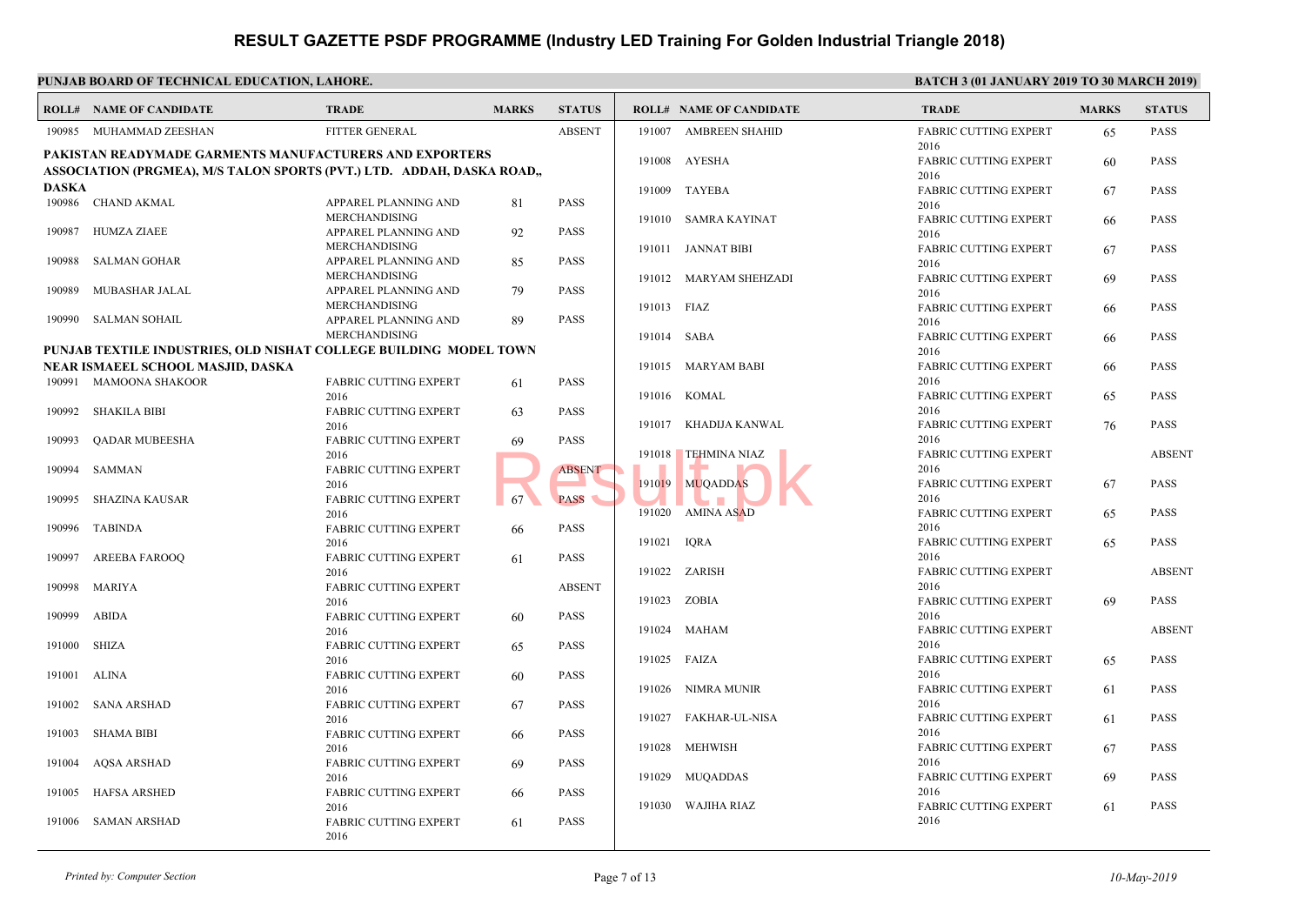|        | <b>ROLL# NAME OF CANDIDATE</b>                                      | <b>TRADE</b>                         | <b>MARKS</b> | <b>STATUS</b> |              | <b>ROLL# NAME OF CANDIDATE</b> | <b>TRAL</b>   |
|--------|---------------------------------------------------------------------|--------------------------------------|--------------|---------------|--------------|--------------------------------|---------------|
|        | 191031 KALSOOM                                                      | FABRIC CUTTING EXPERT                | 63           | <b>PASS</b>   | 191054       | <b>IRAM SHAHZADI</b>           | <b>FABRI</b>  |
|        | 191032 SAMAHER                                                      | 2016<br><b>FABRIC CUTTING EXPERT</b> | 66           | PASS          |              | 191055 ANUM SHEHZADI           | 2016<br>FABRI |
|        |                                                                     | 2016                                 |              |               |              |                                | 2016          |
|        | 191033 KAINAAT                                                      | FABRIC CUTTING EXPERT                |              | <b>ABSENT</b> |              | 191056 MUQADDAS MAQSOOD        | <b>FABRI</b>  |
|        |                                                                     | 2016                                 |              |               |              |                                | 2016          |
| 191034 | RABIA KHALID                                                        | FABRIC CUTTING EXPERT                |              | <b>ABSENT</b> |              | 191057 SHAGUFTA KOMAL          | FABRI         |
|        |                                                                     | 2016                                 |              |               |              |                                | 2016          |
| 191035 | RABIHA KHALID                                                       | FABRIC CUTTING EXPERT                | 66           | <b>PASS</b>   |              | 191058 MUBEEN RANI             | FABRI         |
| 191036 | HUMA MAQSOOD                                                        | 2016<br><b>FABRIC CUTTING EXPERT</b> | 64           | <b>PASS</b>   | 191059 HINA  |                                | 2016<br>FABRI |
|        |                                                                     | 2016                                 |              |               |              |                                | 2016          |
| 191037 | SARAH                                                               | FABRIC CUTTING EXPERT                |              | <b>ABSENT</b> | 191060       | HUMAIRA PARVEEN                | FABRI         |
|        |                                                                     | 2016                                 |              |               |              |                                | 2016          |
| 191038 | KIRAN SHEHZADI                                                      | <b>FABRIC CUTTING EXPERT</b>         | 64           | <b>PASS</b>   |              | 191061 SIDRA ARSHAD            | FABRI         |
|        |                                                                     | 2016                                 |              |               |              |                                | 2016          |
| 191039 | <b>ROMA</b>                                                         | <b>FABRIC CUTTING EXPERT</b>         | 65           | <b>PASS</b>   | 191062       | SAMAN SHAHZADI                 | FABRI         |
|        |                                                                     | 2016                                 |              |               |              |                                | 2016          |
| 191040 | <b>SADAF REHMAT</b>                                                 | <b>FABRIC CUTTING EXPERT</b><br>2016 | 66           | <b>PASS</b>   |              | 191063 SAMAVIA MAQSOOD         | FABRI<br>2016 |
| 191041 | <b>MADIHA KAREEM</b>                                                | <b>FABRIC CUTTING EXPERT</b>         | 65           | <b>PASS</b>   | 191064       | <b>AFIFA</b>                   | FABRI         |
|        |                                                                     | 2016                                 |              |               |              |                                | 2016          |
| 191042 | <b>KIRAN</b>                                                        | <b>FABRIC CUTTING EXPERT</b>         | 69           | <b>PASS</b>   | 191065       | <b>KASHAF RAFEEQ</b>           | FABRI         |
|        |                                                                     | 2016                                 |              |               |              |                                | 2016          |
| 191043 | <b>TEEMER</b>                                                       | FABRIC CUTTING EXPERT                | 70           | <b>PASS</b>   | 191066       | <b>SAIMA MASHTAO</b>           | FABRI         |
|        |                                                                     | 2016                                 |              |               |              |                                | 2016          |
| 191044 | HAFZA                                                               | <b>FABRIC CUTTING EXPERT</b><br>2016 | 65           | <b>PASS</b>   |              | 191067 RABIYA SALEEM           | FABRI<br>2016 |
|        | 191045 MUNEEBA                                                      | <b>FABRIC CUTTING EXPERT</b>         | 64           | <b>PASS</b>   | 191068       | <b>IORA SHAHZADI</b>           | FABRI         |
|        |                                                                     | 2016                                 |              |               |              |                                | 2016          |
|        | PUNJAB TEXTILE INDUSTRIES, BRIGHT FUTURE BUILDING OPPOSITE TO DASKA |                                      |              |               |              | 191069 ANUM TARIQ              | FABRI         |
|        | DEGREE COLLEGE, GT ROAD, DASKA                                      |                                      |              |               |              |                                | 2016          |
|        | 191046 MUQADAS ADIL                                                 | <b>FABRIC CUTTING EXPERT</b>         | 80           | PASS          |              | 191070 BUSHRA RANI             | FABRI         |
|        |                                                                     | 2016                                 |              |               |              |                                | 2016          |
| 191047 | <b>FARHEEN</b>                                                      | FABRIC CUTTING EXPERT                | 90           | <b>PASS</b>   |              | 191071 MAHNOOR                 | FABRI<br>2016 |
|        |                                                                     | 2016                                 |              |               |              | 191072 SHABINA SHEHZADI        | FABRI         |
| 191048 | <b>NARMEEN ARIF</b>                                                 | <b>FABRIC CUTTING EXPERT</b><br>2016 | 79           | <b>PASS</b>   |              |                                | 2016          |
| 191049 | <b>AZRA PARVEEN</b>                                                 | <b>FABRIC CUTTING EXPERT</b>         | 83           | <b>PASS</b>   |              | 191073 SABAHAT RIAZ            | FABRI         |
|        |                                                                     | 2016                                 |              |               |              |                                | 2016          |
| 191050 | AROOJ AKRAM                                                         | FABRIC CUTTING EXPERT                | 90           | <b>PASS</b>   |              | 191074 UME HABIBA              | FABRI         |
|        |                                                                     | 2016                                 |              |               |              |                                | 2016          |
|        | 191051 SAIRA NAEEM                                                  | <b>FABRIC CUTTING EXPERT</b>         | 85           | <b>PASS</b>   |              | 191075 TAKHMINA SHEHZADI       | FABRI         |
|        |                                                                     | 2016                                 |              |               |              |                                | 2016          |
|        | 191052 MISHAL ALI                                                   | FABRIC CUTTING EXPERT                | 93           | <b>PASS</b>   |              | 191076 AYESHA                  | FABRI<br>2016 |
|        |                                                                     | 2016                                 |              |               | 191077 ZUBIA |                                | FABRI         |
|        | 191053 MUNEEZA                                                      | FABRIC CUTTING EXPERT<br>2016        | 90           | <b>PASS</b>   |              |                                | 2016          |
|        |                                                                     |                                      |              |               |              |                                |               |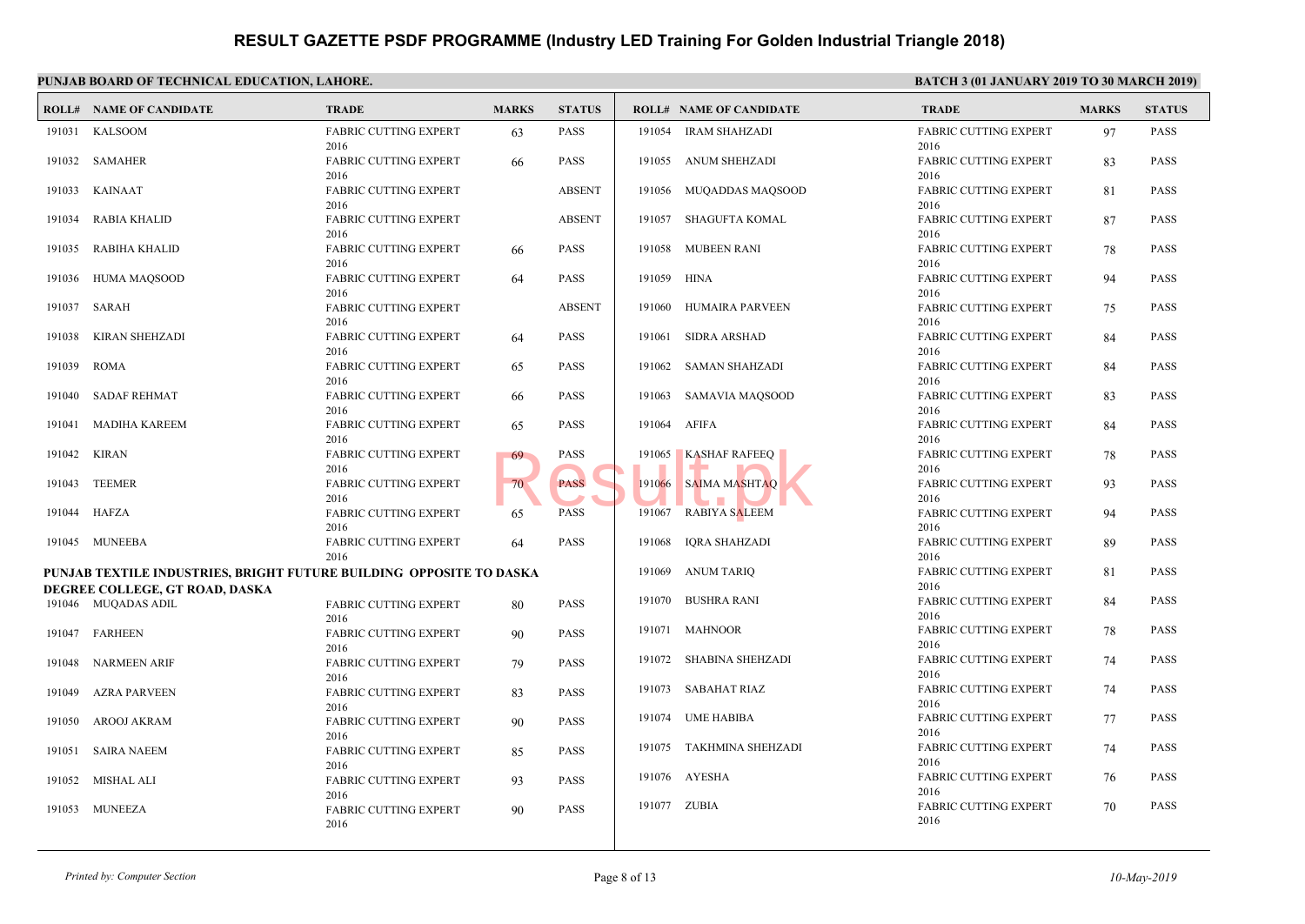|        | I UNIAD DOARD OF TECHNICAL EDUCATION, LAHORE                      |                                      |              |               |             |                                                   | <b>DAI</b>                   |
|--------|-------------------------------------------------------------------|--------------------------------------|--------------|---------------|-------------|---------------------------------------------------|------------------------------|
|        | <b>ROLL# NAME OF CANDIDATE</b>                                    | <b>TRADE</b>                         | <b>MARKS</b> | <b>STATUS</b> |             | <b>ROLL# NAME OF CANDIDATE</b>                    | <b>TRAL</b>                  |
|        | 191078 NEELAM ABDUL MAJEED                                        | <b>FABRIC CUTTING EXPERT</b><br>2016 | 77           | <b>PASS</b>   |             | 191101 SAHIL                                      | <b>INDUS</b><br>2016         |
| 191079 | SIDRA NAZER                                                       | <b>FABRIC CUTTING EXPERT</b><br>2016 | 90           | <b>PASS</b>   |             | 191102 SHERAZ ANOSH                               | <b>INDUS</b><br>2016         |
| 191080 | <b>HIRA</b>                                                       | <b>FABRIC CUTTING EXPERT</b><br>2016 | 88           | <b>PASS</b>   |             | 191103 ALI RAZA                                   | <b>INDUS</b>                 |
| 191081 | ASMA BIBI                                                         | <b>FABRIC CUTTING EXPERT</b><br>2016 | 80           | <b>PASS</b>   |             | 191104 FAIZAN SIDDIQUE                            | 2016<br><b>INDUS</b><br>2016 |
| 191082 | ANAM                                                              | <b>FABRIC CUTTING EXPERT</b><br>2016 | 88           | <b>PASS</b>   |             | 191105 MUHAMMAD MOHSIN ALI                        | <b>INDUS</b><br>2016         |
| 191083 | SIDRA RANI                                                        | <b>FABRIC CUTTING EXPERT</b><br>2016 | 81           | <b>PASS</b>   |             | 191106 BASIT ULLAH                                | <b>INDUS</b><br>2016         |
| 191084 | <b>SAIRA NASEER</b>                                               | <b>FABRIC CUTTING EXPERT</b><br>2016 | 87           | <b>PASS</b>   |             | 191107 MUHAMMAD ASIM                              | <b>INDUS</b><br>2016         |
| 191085 | MADIHA KANWAL                                                     | <b>FABRIC CUTTING EXPERT</b><br>2016 | 89           | <b>PASS</b>   |             | 191108 MUHAMMAD SULEMAN                           | <b>INDUS</b><br>2016         |
| 191086 | <b>ROBINA KUSAR</b>                                               | <b>FABRIC CUTTING EXPERT</b><br>2016 | 83           | <b>PASS</b>   |             | FORT INDUSTRIES, EPZ., SAMBRIAL                   |                              |
| 191087 | ZULAIKHA ARHAM                                                    | <b>FABRIC CUTTING EXPERT</b><br>2016 | 86           | <b>PASS</b>   |             | 191109 MISHAL AKHTAR                              | <b>INDUS</b><br><b>MACH</b>  |
| 191088 | ATAYABA                                                           | <b>FABRIC CUTTING EXPERT</b><br>2016 | 78           | PASS          |             | 191110 SAMAN SHAZADI                              | <b>INDUS</b><br><b>MACH</b>  |
| 191089 | <b>IQRA MUBEEN</b>                                                | FABRIC CUTTING EXPERT<br>2016        | 83           | PASS          |             | 191111 SONIA                                      | <b>INDUS</b><br><b>MACH</b>  |
| 191090 | <b>JAVERIA</b>                                                    | FABRIC CUTTING EXPERT<br>2016        | 80           | <b>PASS</b>   |             | 191112 ANUM SHAHZADI                              | <b>INDUS</b><br><b>MACH</b>  |
| 191091 | NAMRA KHALIL                                                      | FABRIC CUTTING EXPERT<br>2016        | 90           | <b>PASS</b>   |             | 191113 SANA ISLAM                                 | <b>INDUS</b><br><b>MACH</b>  |
| 191092 | HABIBA KHALIL                                                     | FABRIC CUTTING EXPERT<br>2016        | 92           | <b>PASS</b>   |             | 191114 SAJIDA SHAHZADI                            | <b>INDUS</b><br><b>MACH</b>  |
| 191093 | AMNA KANWAL                                                       | <b>FABRIC CUTTING EXPERT</b><br>2016 | 89           | <b>PASS</b>   | 191115 AQSA |                                                   | <b>INDUS</b><br><b>MACH</b>  |
| 191094 | MAKHDOMA                                                          | <b>FABRIC CUTTING EXPERT</b><br>2016 | 90           | <b>PASS</b>   |             | 191116 ULFAT BIBI                                 | <b>INDUS</b><br><b>MACH</b>  |
| 191095 | KIRAN SHEHZADI                                                    | <b>FABRIC CUTTING EXPERT</b><br>2016 | 89           | <b>PASS</b>   |             | 191117 SHAMA                                      | <b>INDUS</b><br><b>MACH</b>  |
|        | SPORTS INDUSTRIES DEVELOPMENT CENTRE(SIDC), 14-KM MOTRA, ADJACENT |                                      |              |               |             | 191118 BAKHTAWAR                                  | <b>INDUS</b>                 |
|        | TO IMAM BUKHARI UNIVERSITY, DASKA                                 |                                      |              |               |             | 191119 AMINA KANWAL                               | <b>MACH</b><br><b>INDUS</b>  |
|        | 191096 MUHAMMAD SAEED                                             | INDUSTRIAL ELECTRICIAN<br>2016       | 85           | <b>PASS</b>   | 191120 IRUM |                                                   | <b>MACH</b><br><b>INDUS</b>  |
| 191097 | MUHAMMAD QAISAR RAZA                                              | INDUSTRIAL ELECTRICIAN<br>2016       | 91           | PASS          |             |                                                   | <b>MACH</b>                  |
| 191098 | ABDUL WAHAD MINHAS                                                | INDUSTRIAL ELECTRICIAN<br>2016       | 87           | PASS          |             | 191121 AREEJ                                      | <b>INDUS</b><br><b>MACH</b>  |
| 191099 | MUHAMMAD HASSAN                                                   | INDUSTRIAL ELECTRICIAN<br>2016       | 92           | <b>PASS</b>   |             | 191122 NOREEN AKRAM                               | <b>INDUS</b><br><b>MACH</b>  |
| 191100 | MUHAMMAD ZEESHAN CHEEMA                                           | INDUSTRIAL ELECTRICIAN<br>2016       | 87           | PASS          |             | 191123 SADIA BOTA                                 | <b>INDUS</b><br><b>MACH</b>  |
|        |                                                                   |                                      |              |               |             | <b>FORWARD SPORTS PVT LTD., WAZIRABAD ROAD SA</b> |                              |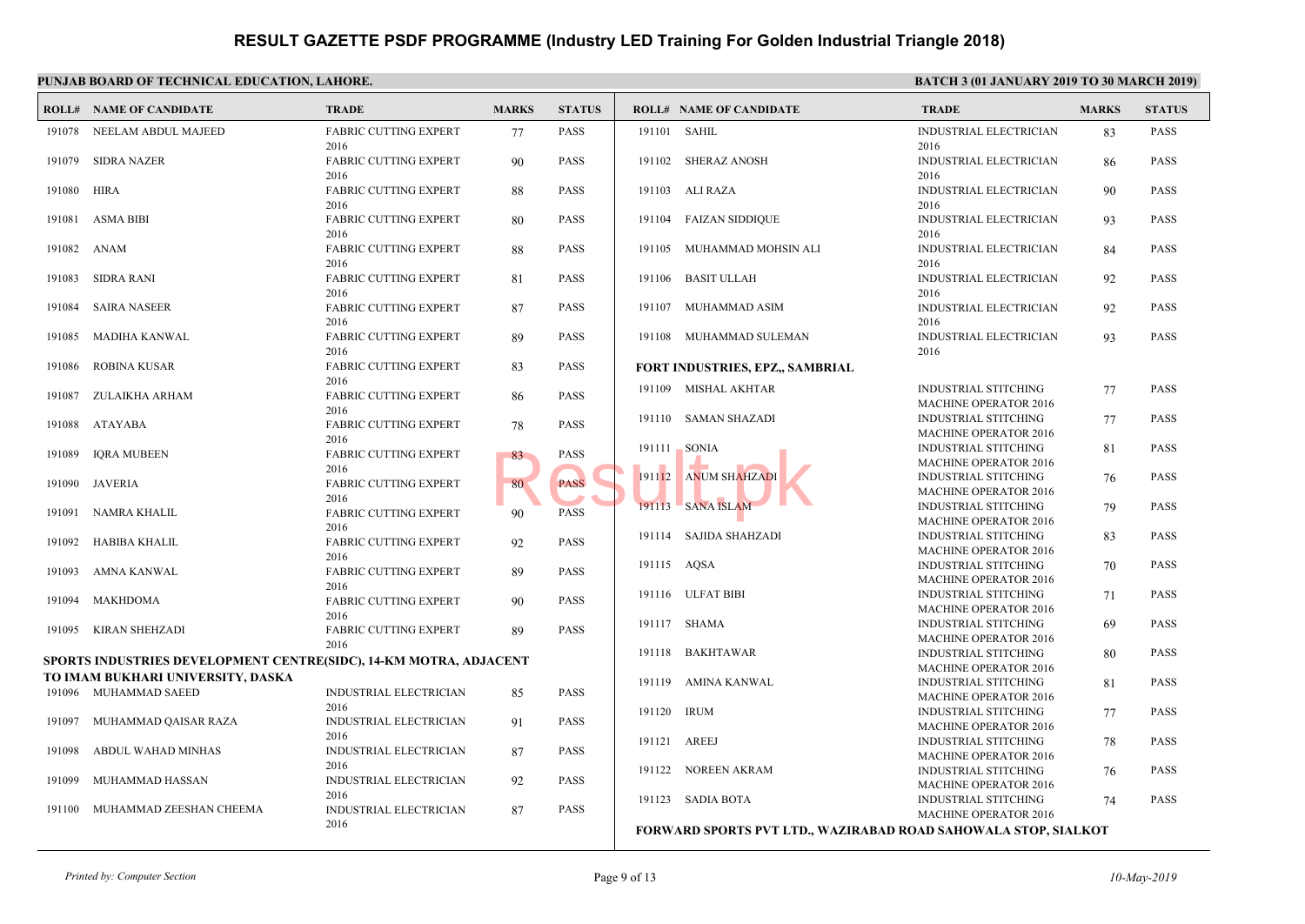| <b>ROLL# NAME OF CANDIDATE</b> | <b>TRADE</b>                                | <b>MARKS</b>    | <b>STATUS</b> |                | <b>ROLL# NAME OF CANDIDATE</b>                    | <b>TRAL</b>           |
|--------------------------------|---------------------------------------------|-----------------|---------------|----------------|---------------------------------------------------|-----------------------|
| 191124 ADIL RIAZ               | SOCCER BALL MACHINE<br>SEWING               | 79              | <b>PASS</b>   | <b>SIALKOT</b> | <b>JMS TRADEWELL INTERNATIONAL (PVT) LIMITED,</b> |                       |
| 191125 RASHID MEHMOOD          | SOCCER BALL MACHINE<br><b>SEWING</b>        | 85              | <b>PASS</b>   |                | 191148 ALI AKBAR                                  | <b>TENNI</b><br>OPER/ |
| 191126 MUHAMMAD BILAL          | SOCCER BALL MACHINE<br><b>SEWING</b>        | 87              | <b>PASS</b>   |                | 191149 MUHAMMAD ISLAM                             | <b>TENNI</b><br>OPERA |
| 191127 MUHAMMAD USAMA MUSHTAQ  | SOCCER BALL MACHINE<br><b>SEWING</b>        | 95              | <b>PASS</b>   |                | 191150 REHMAT GULL                                | <b>TENNI</b><br>OPERA |
| 191128 ARSLAN AHMED            | SOCCER BALL MACHINE<br><b>SEWING</b>        | 84              | <b>PASS</b>   |                | 191151 SAGEER UL HASSAN                           | <b>TENNI</b><br>OPERA |
| 191129 MUHAMMAD JUNAID ILYAS   | SOCCER BALL MACHINE<br><b>SEWING</b>        | 79              | <b>PASS</b>   |                | 191152 MUHAMMAD ARFAN                             | <b>TENN</b><br>OPERA  |
| 191130 MUHAMMAD AMJID          | SOCCER BALL MACHINE<br><b>SEWING</b>        | 84              | <b>PASS</b>   |                | 191153 MUSAWAR ILYAS                              | <b>TENNI</b>          |
| 191131 MIR AFZAL               | SOCCER BALL MACHINE<br><b>SEWING</b>        | 82              | <b>PASS</b>   |                | 191154 ATER BALAL                                 | OPER/<br><b>TENNI</b> |
| 191132 HAMID CHEEMA            | <b>SOCCER BALL MACHINE</b><br><b>SEWING</b> | 80              | <b>PASS</b>   |                | 191155 ISLAM U REHMAN                             | OPER/<br><b>TENN</b>  |
| 191133 MUHAMMAD AHMED          | SOCCER BALL MACHINE<br><b>SEWING</b>        | 88              | <b>PASS</b>   |                | K.B.S INTERNATIONAL, JAMMU ROAD, DALOWALI,,       | OPERA                 |
| 191134 HUSNAIN                 | <b>SOCCER BALL MACHINE</b><br><b>SEWING</b> | 96              | <b>PASS</b>   |                | 191156 ATTIQ UR REHMAN                            | FABRI<br>2016         |
| 191135 MUHAMMAD TOUQEER        | SOCCER BALL MACHINE<br><b>SEWING</b>        | 84 <sup>°</sup> | <b>PASS</b>   |                | 191157 ARIF MASIH                                 | FABRI<br>2016         |
| 191136 AFZAL AHMED             | SOCCER BALL MACHINE<br><b>SEWING</b>        | 88              | <b>PASS</b>   |                | 191158 RAZA MASIH                                 | FABRI<br>2016         |
| 191137 MUHAMMAD BILAL          | SOCCER BALL MACHINE<br><b>SEWING</b>        | 88              | <b>PASS</b>   |                | 191159 MUDASSAR MASIH                             | FABRI<br>2016         |
| 191138 SALMAN HUSSAIN          | SOCCER BALL MACHINE<br><b>SEWING</b>        |                 | <b>ABSENT</b> |                | 191160 WALEED ABBAS                               | FABRI<br>2016         |
| 191139 REHMAN JAVED            | SOCCER BALL MACHINE<br><b>SEWING</b>        | 87              | <b>PASS</b>   |                | 191161 ALI HASSAN                                 | FABRI<br>2016         |
| 191140 ZEESHAN                 | <b>SOCCER BALL MACHINE</b>                  | 89              | <b>PASS</b>   |                | 191162 MUHAMMAD NAZIR                             | FABRI<br>2016         |
| 191141 ABDUL GHAFFAR           | <b>SEWING</b><br>SOCCER BALL MACHINE        |                 | <b>ABSENT</b> |                | 191163 ASAD EJAZ                                  | FABRI<br>2016         |
| 191142 ALI HAMZA               | <b>SEWING</b><br>SOCCER BALL MACHINE        | 92              | <b>PASS</b>   |                | 191164 SAJAWAL MASIH                              | FABRI<br>2016         |
| 191143 TAHIRA ABID             | <b>SEWING</b><br>SOCCER BALL MACHINE        | 95              | <b>PASS</b>   |                | 191165 BABAR YOUNAS                               | FABRI<br>2016         |
| 191144 SAMAN                   | <b>SEWING</b><br>SOCCER BALL MACHINE        | 88              | <b>PASS</b>   |                | 191166 ALI RAZA                                   | FABRI<br>2016         |
| 191145 NAZMA                   | <b>SEWING</b><br>SOCCER BALL MACHINE        | 97              | <b>PASS</b>   |                | 191167 MALIK RAMZAN                               | FABRI<br>2016         |
| 191146 SAIRA SIDDIQUE          | <b>SEWING</b><br>SOCCER BALL MACHINE        | 94              | <b>PASS</b>   |                | 191168 LUQMAN                                     | FABRI                 |
| 191147 SADAF SHAHZADI          | <b>SEWING</b><br>SOCCER BALL MACHINE        | 98              | <b>PASS</b>   |                | 191169 USMAN ASHRAF                               | 2016<br>FABRI<br>2016 |
|                                | <b>SEWING</b>                               |                 |               |                |                                                   |                       |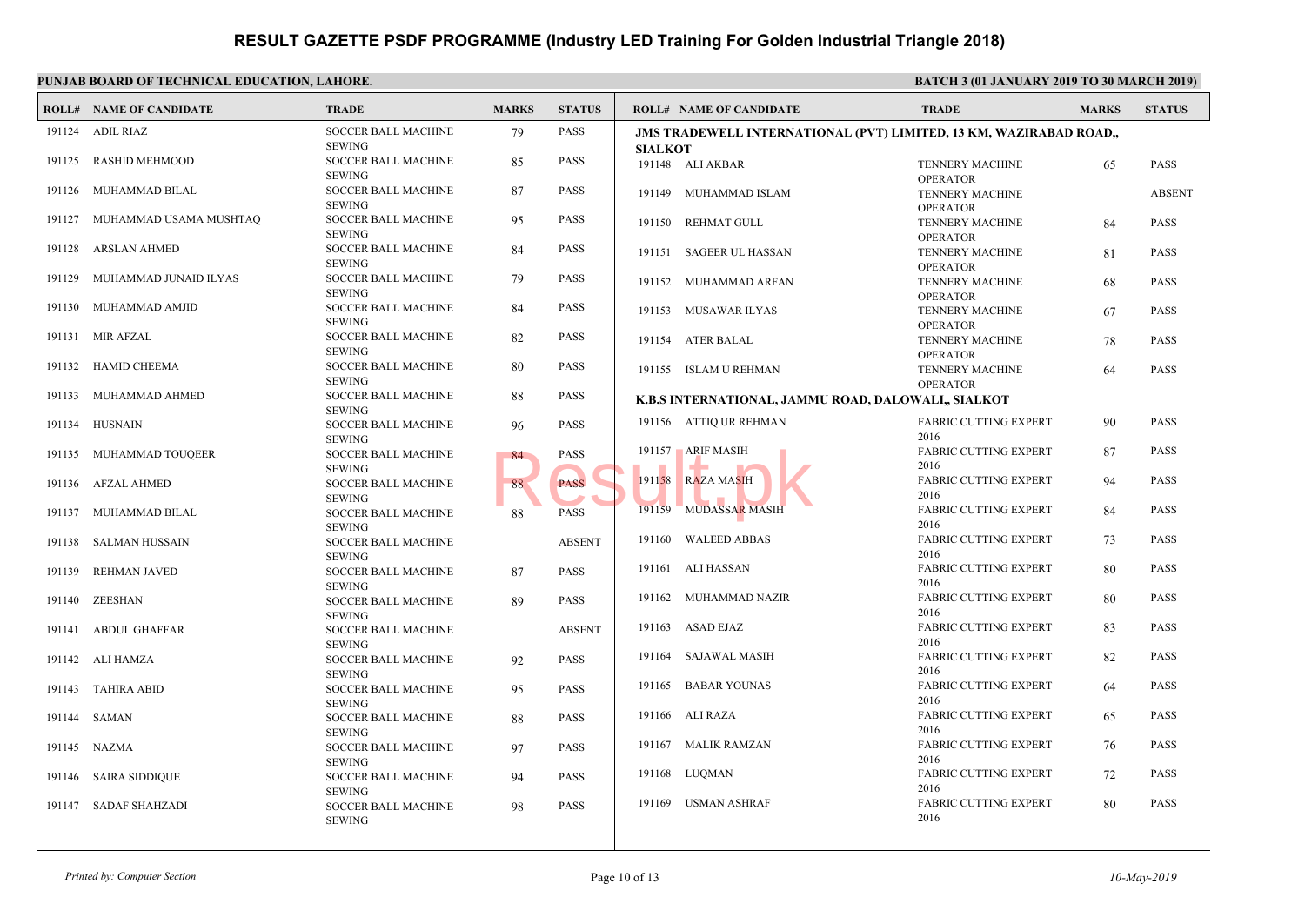|        | <b>ROLL# NAME OF CANDIDATE</b> | <b>TRADE</b>                                         | <b>MARKS</b> | <b>STATUS</b> |             | <b>ROLL# NAME OF CANDIDATE</b>             | <b>TRAL</b>                   |
|--------|--------------------------------|------------------------------------------------------|--------------|---------------|-------------|--------------------------------------------|-------------------------------|
|        | 191170 MUHAMMAD FURQAN         | <b>FABRIC CUTTING EXPERT</b>                         | 76           | <b>PASS</b>   |             | 191194 ANAM SHAHZADI                       | <b>INDUS</b>                  |
|        |                                | 2016                                                 |              |               |             |                                            | <b>MACH</b>                   |
|        | 191171 MOHSIN RAZA             | <b>FABRIC CUTTING EXPERT</b>                         | 75           | <b>PASS</b>   |             | 191195 UME RUMAN                           | <b>INDUS</b>                  |
|        |                                | 2016                                                 |              |               |             |                                            | <b>MACH</b>                   |
|        | 191172 AMAD ARSHAD             | <b>FABRIC CUTTING EXPERT</b>                         | 75           | <b>PASS</b>   |             | 191196 AMINA IQBAL                         | <b>INDUS</b>                  |
|        |                                | 2016                                                 |              |               |             |                                            | <b>MACH</b>                   |
|        | 191173 QASID ALI               | <b>FABRIC CUTTING EXPERT</b><br>2016                 | 73           | <b>PASS</b>   |             | 191197 SAMNA KANWAL                        | <b>INDUS</b><br><b>MACH</b>   |
|        | 191174 GHULAM MURTAZA          | <b>FABRIC CUTTING EXPERT</b>                         | 90           | <b>PASS</b>   |             | 191198 AFSHAN IQBAL                        | <b>INDUS</b>                  |
|        |                                | 2016                                                 |              |               |             |                                            | <b>MACH</b>                   |
|        | 191175 ALI RAZA                | <b>FABRIC CUTTING EXPERT</b>                         | 64           | <b>PASS</b>   | 191199 SABA |                                            | <b>INDUS</b>                  |
|        |                                | 2016                                                 |              |               |             |                                            | <b>MACH</b>                   |
|        | 191176 SARMAD                  | <b>FABRIC CUTTING EXPERT</b>                         | 74           | <b>PASS</b>   |             | 191200 AFSHAN BASHIR                       | <b>INDUS</b>                  |
|        |                                | 2016                                                 |              |               |             |                                            | <b>MACH</b>                   |
|        | 191177 AFTAB ASLAM             | <b>FABRIC CUTTING EXPERT</b>                         | 69           | <b>PASS</b>   |             | 191201 SAJIDA SABAHAT                      | <b>INDUS</b>                  |
|        |                                | 2016                                                 |              |               |             |                                            | <b>MACH</b>                   |
|        | 191178 SADIA PARVEEN           | <b>INDUSTRIAL STITCHING</b>                          | 72           | <b>PASS</b>   |             | K.B.S WORLD, RANGER ROAD SAHOWALI, SIALKOT |                               |
|        |                                | <b>MACHINE OPERATOR 2016</b>                         |              |               |             | 191202 WASEEM ABBAS                        | <b>GRINE</b>                  |
|        | 191179 SAERA MUHAMMAD RIAZ     | INDUSTRIAL STITCHING                                 | 88           | <b>PASS</b>   |             |                                            | <b>INSTR</b>                  |
|        |                                | <b>MACHINE OPERATOR 2016</b>                         |              |               |             | 191203 MUHAMMAD HAMID                      | <b>GRINE</b>                  |
| 191180 | SOFIA SHAHZADI                 | <b>INDUSTRIAL STITCHING</b>                          | 76           | <b>PASS</b>   |             |                                            | <b>INSTR</b>                  |
|        |                                | <b>MACHINE OPERATOR 2016</b>                         |              |               | 191204      | NABEEL YASEEN                              | <b>GRINE</b>                  |
| 191181 | KIRAN SHAHZADI                 | <b>INDUSTRIAL STITCHING</b>                          | 79           | <b>PASS</b>   |             |                                            | <b>INSTR</b>                  |
|        |                                | <b>MACHINE OPERATOR 2016</b>                         |              |               |             | 191205 MOHSIN MASIH                        | <b>GRIND</b>                  |
|        | 191182 JAWERYA PARVEEN         | <b>INDUSTRIAL STITCHING</b>                          | 82           | <b>PASS</b>   |             |                                            | <b>INSTR</b>                  |
|        |                                | <b>MACHINE OPERATOR 2016</b>                         |              |               |             | 191206 ZEESHAN GHAFAR                      | <b>GRINE</b>                  |
| 191183 | AYSHA SADDIQA                  | <b>INDUSTRIAL STITCHING</b>                          | 91           | <b>PASS</b>   |             |                                            | <b>INSTR</b>                  |
|        |                                | <b>MACHINE OPERATOR 2016</b>                         |              |               |             | 191207 ADNAN                               | <b>GRINE</b>                  |
| 191184 | <b>SANAM SHAHZADI</b>          | INDUSTRIAL STITCHING                                 | 86           | <b>PASS</b>   |             |                                            | <b>INSTR</b>                  |
|        |                                | <b>MACHINE OPERATOR 2016</b>                         |              |               |             | 191208 ALI RAZA                            | <b>GRINE</b>                  |
|        | 191185 YUSRA                   | <b>INDUSTRIAL STITCHING</b>                          | 79           | <b>PASS</b>   |             |                                            | <b>INSTR</b>                  |
| 191186 | <b>BUSHRA PARVEEN</b>          | <b>MACHINE OPERATOR 2016</b>                         |              | <b>PASS</b>   |             | 191209 MUHAMMAD AZEEM                      | <b>GRINE</b>                  |
|        |                                | INDUSTRIAL STITCHING<br><b>MACHINE OPERATOR 2016</b> | 79           |               |             |                                            | <b>INSTR</b>                  |
| 191187 | <b>ETRAT FATIMA</b>            | INDUSTRIAL STITCHING                                 | 91           | <b>PASS</b>   |             | 191210 SAJAWAL HUSSAIN                     | <b>GRINE</b>                  |
|        |                                | <b>MACHINE OPERATOR 2016</b>                         |              |               |             |                                            | <b>INSTR</b>                  |
| 191188 | AYESHA HAMEED                  | INDUSTRIAL STITCHING                                 | 81           | <b>PASS</b>   |             | 191211 USMAN ALI                           | <b>FITTIN</b>                 |
|        |                                | <b>MACHINE OPERATOR 2016</b>                         |              |               |             |                                            | <b>INSTR</b>                  |
| 191189 | <b>AMINA RASHEED</b>           | INDUSTRIAL STITCHING                                 | 87           | <b>PASS</b>   |             | 191212 MUSTANSAR ALI                       | <b>FITTIN</b>                 |
|        |                                | <b>MACHINE OPERATOR 2016</b>                         |              |               |             |                                            | <b>INSTR</b>                  |
| 191190 | TAYABA YASEEN                  | <b>INDUSTRIAL STITCHING</b>                          | 81           | <b>PASS</b>   |             | 191213 FAIZ RASOOL                         | <b>FITTIN</b>                 |
|        |                                | <b>MACHINE OPERATOR 2016</b>                         |              |               |             |                                            | <b>INSTR</b>                  |
|        | 191191 SAIRA JAVAID            | <b>INDUSTRIAL STITCHING</b>                          | 81           | <b>PASS</b>   |             | 191214 ASIF HUSSAIN                        | <b>FITTIN</b>                 |
|        |                                | <b>MACHINE OPERATOR 2016</b>                         |              |               |             |                                            | <b>INSTR</b>                  |
|        | 191192 FAKHAR BATOOL           | INDUSTRIAL STITCHING                                 | 89           | <b>PASS</b>   |             | 191215 NAEEM MASIH                         | <b>FITTIN</b>                 |
|        |                                | <b>MACHINE OPERATOR 2016</b>                         |              |               |             |                                            | <b>INSTR</b>                  |
|        | 191193 HADIQA                  | INDUSTRIAL STITCHING                                 | 74           | <b>PASS</b>   |             | 191216 ALLAH MALIK                         | <b>FITTIN</b><br><b>INSTR</b> |
|        |                                | <b>MACHINE OPERATOR 2016</b>                         |              |               |             |                                            |                               |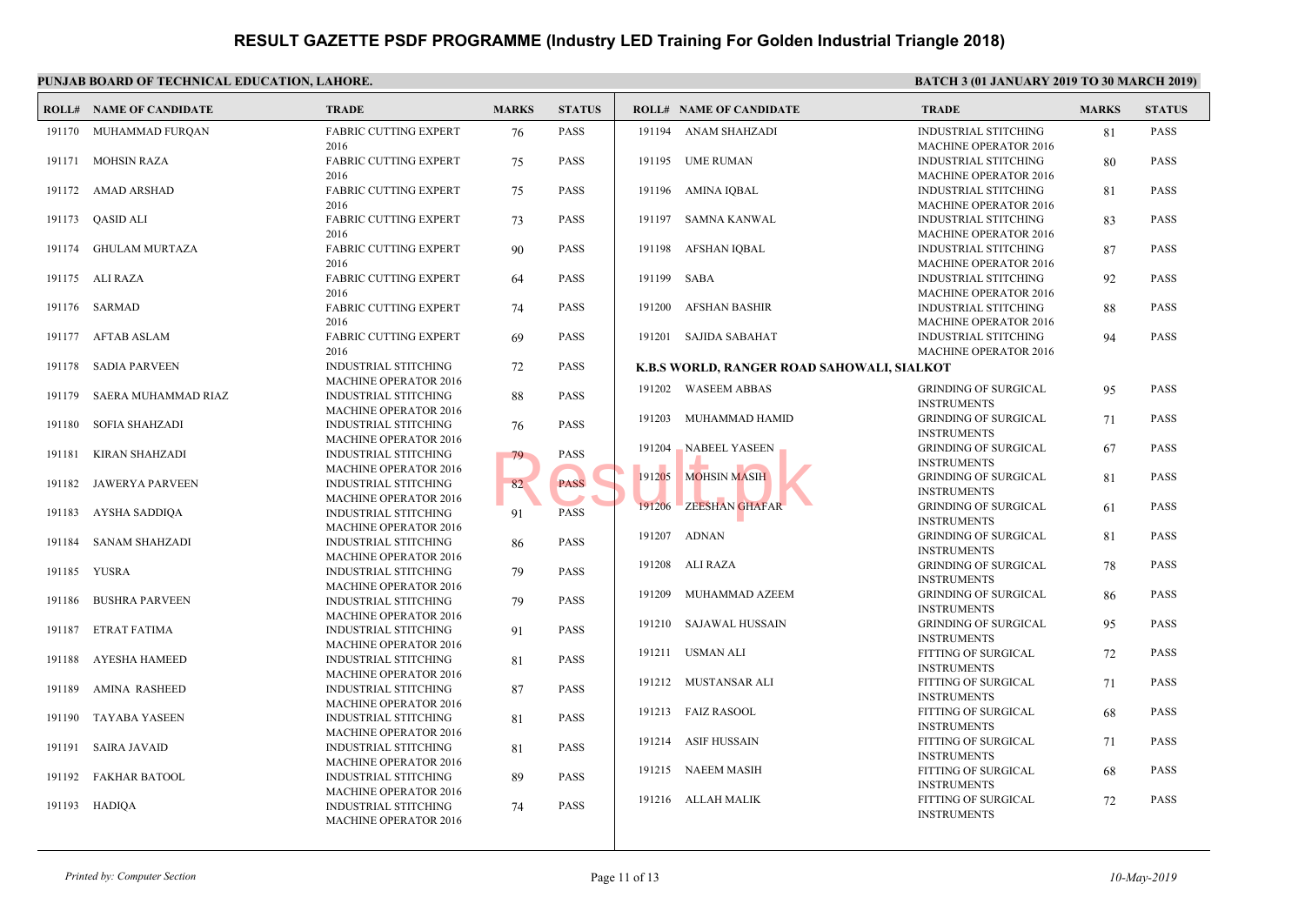#### **PUNJAB BOARD OF TECHNICAL EDUCATION, LAHORE.** BATCH 3 (01 JANUARY 30 MARCH 2019) **BATCH 3 (01 JANUARY 2019)**

|                       | <b>TRADE</b>                                                                                                                                                                                                                                                                                                                      | <b>MARKS</b>                                                                                                                                                                                                                                                                                                                                                                                                                                                                                                                                                                                                        | <b>STATUS</b>                                                                                                                        |        |                        | <b>TRAL</b>                                                                                                                                                                                                                                                                                                                                                                |
|-----------------------|-----------------------------------------------------------------------------------------------------------------------------------------------------------------------------------------------------------------------------------------------------------------------------------------------------------------------------------|---------------------------------------------------------------------------------------------------------------------------------------------------------------------------------------------------------------------------------------------------------------------------------------------------------------------------------------------------------------------------------------------------------------------------------------------------------------------------------------------------------------------------------------------------------------------------------------------------------------------|--------------------------------------------------------------------------------------------------------------------------------------|--------|------------------------|----------------------------------------------------------------------------------------------------------------------------------------------------------------------------------------------------------------------------------------------------------------------------------------------------------------------------------------------------------------------------|
|                       | FITTING OF SURGICAL                                                                                                                                                                                                                                                                                                               | 69                                                                                                                                                                                                                                                                                                                                                                                                                                                                                                                                                                                                                  | <b>PASS</b>                                                                                                                          |        |                        | <b>FABRI</b>                                                                                                                                                                                                                                                                                                                                                               |
| WAQAR ARSHAD          | FITTING OF SURGICAL                                                                                                                                                                                                                                                                                                               | 70                                                                                                                                                                                                                                                                                                                                                                                                                                                                                                                                                                                                                  | <b>PASS</b>                                                                                                                          |        |                        | 2016<br>FABRI                                                                                                                                                                                                                                                                                                                                                              |
| ALI NOOR              | FITTING OF SURGICAL                                                                                                                                                                                                                                                                                                               | 69                                                                                                                                                                                                                                                                                                                                                                                                                                                                                                                                                                                                                  | <b>PASS</b>                                                                                                                          |        |                        | 2016<br>FABRI                                                                                                                                                                                                                                                                                                                                                              |
| ADNAN ISLAM           | FITTING OF SURGICAL                                                                                                                                                                                                                                                                                                               | 69                                                                                                                                                                                                                                                                                                                                                                                                                                                                                                                                                                                                                  | <b>PASS</b>                                                                                                                          |        |                        | 2016<br>FABRI                                                                                                                                                                                                                                                                                                                                                              |
|                       | FITTING OF SURGICAL                                                                                                                                                                                                                                                                                                               | 70                                                                                                                                                                                                                                                                                                                                                                                                                                                                                                                                                                                                                  | <b>PASS</b>                                                                                                                          | 191244 | <b>ISHRAT SHAHZADI</b> | 2016<br>FABRI<br>2016                                                                                                                                                                                                                                                                                                                                                      |
|                       |                                                                                                                                                                                                                                                                                                                                   |                                                                                                                                                                                                                                                                                                                                                                                                                                                                                                                                                                                                                     |                                                                                                                                      |        |                        | FABRI                                                                                                                                                                                                                                                                                                                                                                      |
|                       | <b>INDUSTRIAL STITCHING</b>                                                                                                                                                                                                                                                                                                       |                                                                                                                                                                                                                                                                                                                                                                                                                                                                                                                                                                                                                     | <b>ABSENT</b>                                                                                                                        |        |                        | 2016<br>FABRI                                                                                                                                                                                                                                                                                                                                                              |
|                       | <b>INDUSTRIAL STITCHING</b>                                                                                                                                                                                                                                                                                                       | 68                                                                                                                                                                                                                                                                                                                                                                                                                                                                                                                                                                                                                  | <b>PASS</b>                                                                                                                          |        |                        | 2016<br>FABRI                                                                                                                                                                                                                                                                                                                                                              |
| MUHAMAMD AHMAD        | <b>INDUSTRIAL STITCHING</b>                                                                                                                                                                                                                                                                                                       | 68                                                                                                                                                                                                                                                                                                                                                                                                                                                                                                                                                                                                                  | <b>PASS</b>                                                                                                                          |        |                        | 2016<br>FABRI                                                                                                                                                                                                                                                                                                                                                              |
| AHSAN ASIF            | <b>INDUSTRIAL STITCHING</b>                                                                                                                                                                                                                                                                                                       | 73                                                                                                                                                                                                                                                                                                                                                                                                                                                                                                                                                                                                                  | <b>PASS</b>                                                                                                                          | 191249 |                        | 2016<br>FABRI                                                                                                                                                                                                                                                                                                                                                              |
| QAMAR USMAN           | <b>INDUSTRIAL STITCHING</b>                                                                                                                                                                                                                                                                                                       | 72                                                                                                                                                                                                                                                                                                                                                                                                                                                                                                                                                                                                                  | <b>PASS</b>                                                                                                                          |        |                        | 2016<br>FABRI                                                                                                                                                                                                                                                                                                                                                              |
| SHAN ALI              | <b>INDUSTRIAL STITCHING</b>                                                                                                                                                                                                                                                                                                       | 69                                                                                                                                                                                                                                                                                                                                                                                                                                                                                                                                                                                                                  | <b>PASS</b>                                                                                                                          |        |                        | 2016<br>FABRI                                                                                                                                                                                                                                                                                                                                                              |
| HANZALA               | INDUSTRIAL STITCHING                                                                                                                                                                                                                                                                                                              | 72                                                                                                                                                                                                                                                                                                                                                                                                                                                                                                                                                                                                                  | <b>PASS</b>                                                                                                                          | 191252 | <b>ABIDA BIBI</b>      | 2016<br>FABRI                                                                                                                                                                                                                                                                                                                                                              |
| MUHAMAMD AZAM GHAFOOR | INDUSTRIAL STITCHING                                                                                                                                                                                                                                                                                                              | 71                                                                                                                                                                                                                                                                                                                                                                                                                                                                                                                                                                                                                  | <b>PASS</b>                                                                                                                          |        |                        | 2016<br><b>FABRI</b>                                                                                                                                                                                                                                                                                                                                                       |
| SANI BASHIR           | INDUSTRIAL STITCHING                                                                                                                                                                                                                                                                                                              |                                                                                                                                                                                                                                                                                                                                                                                                                                                                                                                                                                                                                     | <b>ABSENT</b>                                                                                                                        | 191254 | <b>IQRA BATOOL</b>     | 2016<br><b>FABRI</b>                                                                                                                                                                                                                                                                                                                                                       |
| MUHAMMAD ADEEL        | INDUSTRIAL STITCHING                                                                                                                                                                                                                                                                                                              | 73                                                                                                                                                                                                                                                                                                                                                                                                                                                                                                                                                                                                                  | <b>PASS</b>                                                                                                                          | 191255 |                        | 2016<br>FABRI                                                                                                                                                                                                                                                                                                                                                              |
| AHMER SANA            | INDUSTRIAL STITCHING                                                                                                                                                                                                                                                                                                              | 74                                                                                                                                                                                                                                                                                                                                                                                                                                                                                                                                                                                                                  | <b>PASS</b>                                                                                                                          | 191256 | <b>ROBISHA</b>         | 2016<br><b>FABRI</b>                                                                                                                                                                                                                                                                                                                                                       |
| MUHAMMAD LEHRAIB      | <b>INDUSTRIAL STITCHING</b>                                                                                                                                                                                                                                                                                                       | 74                                                                                                                                                                                                                                                                                                                                                                                                                                                                                                                                                                                                                  | <b>PASS</b>                                                                                                                          | 191257 | SUMAIRA YOUNAS         | 2016<br>FABRI                                                                                                                                                                                                                                                                                                                                                              |
| <b>USMAN SHARIF</b>   | <b>INDUSTRIAL STITCHING</b>                                                                                                                                                                                                                                                                                                       | 70                                                                                                                                                                                                                                                                                                                                                                                                                                                                                                                                                                                                                  | <b>PASS</b>                                                                                                                          | 191258 | RAZIA YOUNAS           | 2016<br>FABRI                                                                                                                                                                                                                                                                                                                                                              |
| MUHAMMAD AHMAD        | <b>INDUSTRIAL STITCHING</b>                                                                                                                                                                                                                                                                                                       | 73                                                                                                                                                                                                                                                                                                                                                                                                                                                                                                                                                                                                                  | <b>PASS</b>                                                                                                                          | 191259 | ARISHA                 | 2016<br>FABRI                                                                                                                                                                                                                                                                                                                                                              |
|                       | <b>INDUSTRIAL STITCHING</b>                                                                                                                                                                                                                                                                                                       | 75                                                                                                                                                                                                                                                                                                                                                                                                                                                                                                                                                                                                                  | <b>PASS</b>                                                                                                                          | 191260 | SALWA SHEHZADI         | 2016<br>FABRI                                                                                                                                                                                                                                                                                                                                                              |
|                       |                                                                                                                                                                                                                                                                                                                                   |                                                                                                                                                                                                                                                                                                                                                                                                                                                                                                                                                                                                                     |                                                                                                                                      |        |                        | 2016<br>FABRI                                                                                                                                                                                                                                                                                                                                                              |
|                       | <b>FABRIC CUTTING EXPERT</b>                                                                                                                                                                                                                                                                                                      | 90                                                                                                                                                                                                                                                                                                                                                                                                                                                                                                                                                                                                                  | <b>PASS</b>                                                                                                                          |        |                        | 2016<br>FABRI                                                                                                                                                                                                                                                                                                                                                              |
|                       | <b>FABRIC CUTTING EXPERT</b>                                                                                                                                                                                                                                                                                                      | 93                                                                                                                                                                                                                                                                                                                                                                                                                                                                                                                                                                                                                  | <b>PASS</b>                                                                                                                          |        |                        | 2016                                                                                                                                                                                                                                                                                                                                                                       |
|                       | <b>FABRIC CUTTING EXPERT</b><br>2016                                                                                                                                                                                                                                                                                              | 96                                                                                                                                                                                                                                                                                                                                                                                                                                                                                                                                                                                                                  | <b>PASS</b>                                                                                                                          |        |                        | FABRI<br>2016                                                                                                                                                                                                                                                                                                                                                              |
|                       | <b>ROLL# NAME OF CANDIDATE</b><br>191217 TAHIR HUSSAIN<br>191218<br>191219<br>191220<br>191221 KASHIF MASIH<br>191222 MUHAMAMD SAGHEER<br>191223 ASAD ALI<br>191224<br>191225<br>191226<br>191227<br>191228<br>191230<br>191232<br>191234<br>191236 MUHAMMAD USMAN<br>191237 TEHSEEMA KHALID<br>191238 SAIKA<br>191239 AOSA SADAF | <b>INSTRUMENTS</b><br><b>INSTRUMENTS</b><br><b>INSTRUMENTS</b><br><b>INSTRUMENTS</b><br><b>INSTRUMENTS</b><br>MACHINE OPERATOR 2016<br><b>MACHINE OPERATOR 2016</b><br><b>MACHINE OPERATOR 2016</b><br><b>MACHINE OPERATOR 2016</b><br><b>MACHINE OPERATOR 2016</b><br><b>MACHINE OPERATOR 2016</b><br><b>MACHINE OPERATOR 2016</b><br><b>MACHINE OPERATOR 2016</b><br><b>MACHINE OPERATOR 2016</b><br><b>MACHINE OPERATOR 2016</b><br><b>MACHINE OPERATOR 2016</b><br><b>MACHINE OPERATOR 2016</b><br><b>MACHINE OPERATOR 2016</b><br><b>MACHINE OPERATOR 2016</b><br><b>MACHINE OPERATOR 2016</b><br>2016<br>2016 | LIBERMANN INTERNATIONAL, OLD SAGA BUILDING, DASKA ROAD, SIALKOT<br>PUNJAB TEXTILE INDUSTRIES, AMIN ABAD ROAD ADHA KAMAL PUR, SIALKOT |        | 191262                 | <b>ROLL# NAME OF CANDIDATE</b><br>191240 AMINA IQBAL<br>191241 AYESHA MUZAFAR<br>191242 AYESHA BASHARAT<br>191243 MAFIA NOREEN<br>191245 MUBEEN SADIQ<br>191246 SEHAR TARIQ<br>191247 ASMA RANI<br>191248 SAHRISH SHAFIQ<br>AISH<br>191250 ATIYA BIBI<br>191251 NASEEM AKHTAR<br>191253 SHAZIA RANI<br>KIRAN ASHFAQ<br>191261 AMINA IFTIKHAR<br>IQRA<br>191263 AYESHA BIBI |